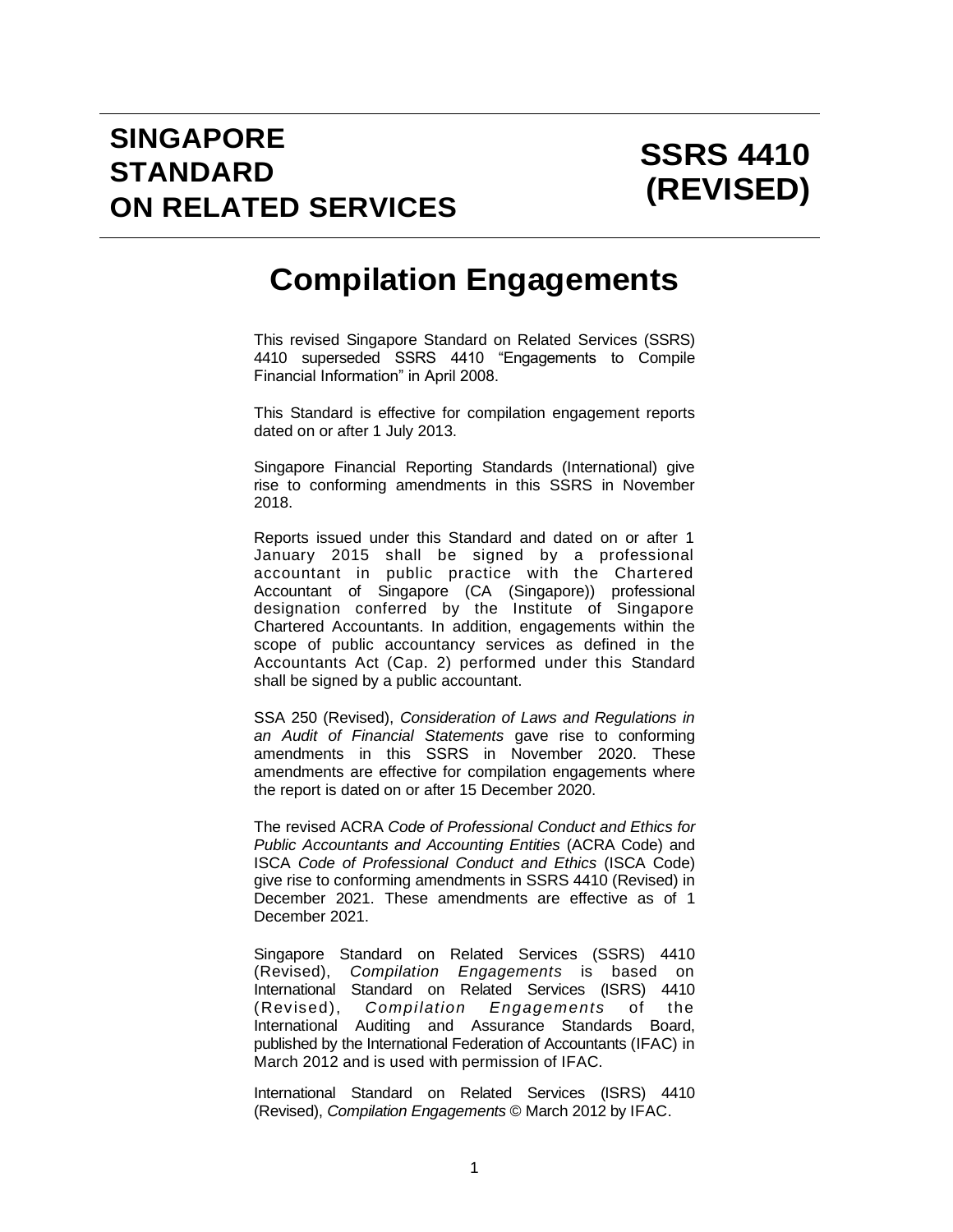# **SINGAPORE STANDARD ON RELATED SERVICES 4410 (REVISED) COMPILATION ENGAGEMENTS**

(Effective for compilation engagement reports dated on or after 15 December 2020)

# **CONTENTS**

Paragraph

| <b>Foreword</b>                                                  |           |
|------------------------------------------------------------------|-----------|
| <b>Introduction</b>                                              |           |
| Scope of this SSRS                                               | 1-4       |
| The Compilation Engagement                                       | $5 - 10$  |
| Authority of this SSRS                                           | $11 - 14$ |
| <b>Effective Date</b>                                            | 15        |
| <b>Objectives</b>                                                | 16        |
| <b>Definitions</b>                                               | 17        |
| <b>Requirements</b>                                              |           |
| Conduct of a Compilation Engagement in Accordance with this SSRS | $18 - 20$ |
| <b>Ethical Requirements</b>                                      | 21        |
| Professional Judgment                                            | 22        |
| <b>Engagement Level Quality Control</b>                          | 23        |
| <b>Engagement Acceptance and Continuance</b>                     | 24-26     |
| Communication with Management and Those Charged with Governance  | 27        |
| Performing the Engagement                                        | 28-37     |
| Documentation                                                    | 38        |
| The Practitioner's Report                                        | 39-41     |
| <b>Application and Other Explanatory Material</b>                |           |
| Scope of this SSRS                                               | A1-A11    |
| The Compilation Engagement                                       | A12-A18   |
| <b>Ethical Requirements</b>                                      | A19-A21   |
| Professional Judgment                                            | A22-A24   |
| <b>Engagement Level Quality Control</b>                          | A25-A27   |
| <b>Engagement Acceptance and Continuance</b>                     | A28-A40   |
| Communication with Management and Those Charged with Governance  | A41       |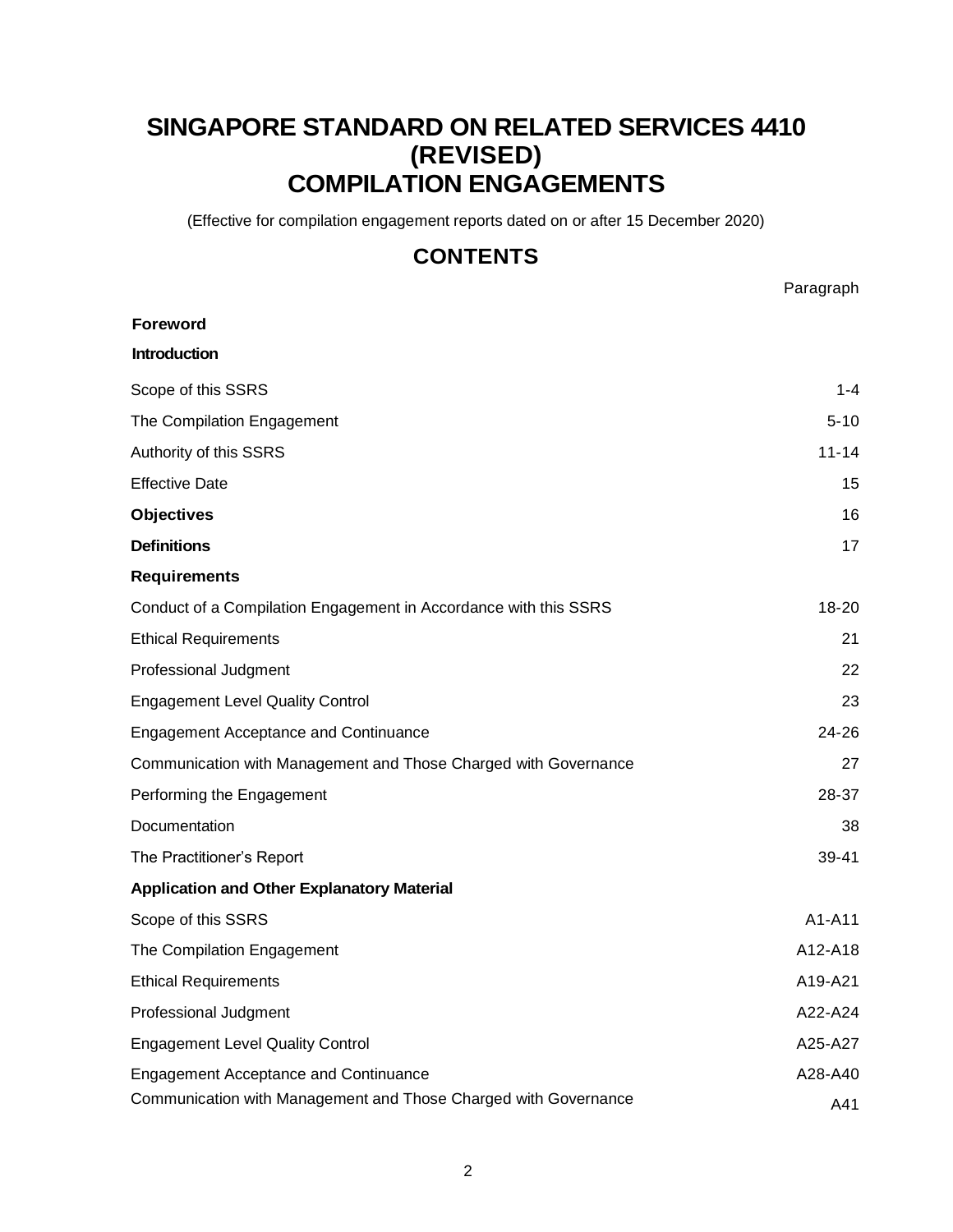| Performing the Engagement                                               | A42-A52 |
|-------------------------------------------------------------------------|---------|
| <b>Documentation</b>                                                    | A53-A55 |
| The Practitioner's Report                                               | A56-A63 |
| Appendix 1: Illustrative Engagement Letter for a Compilation Engagement |         |
| Appendix 2: Illustrative Practitioners' Compilation Reports             |         |

Singapore Standard on Related Services (SSRS) 4410 (Revised), "Compilation Engagements" should be read in conjunction with the Preface to the Singapore Standards on Quality Control, Auditing, Review, Other Assurance, and Related Services Pronouncements.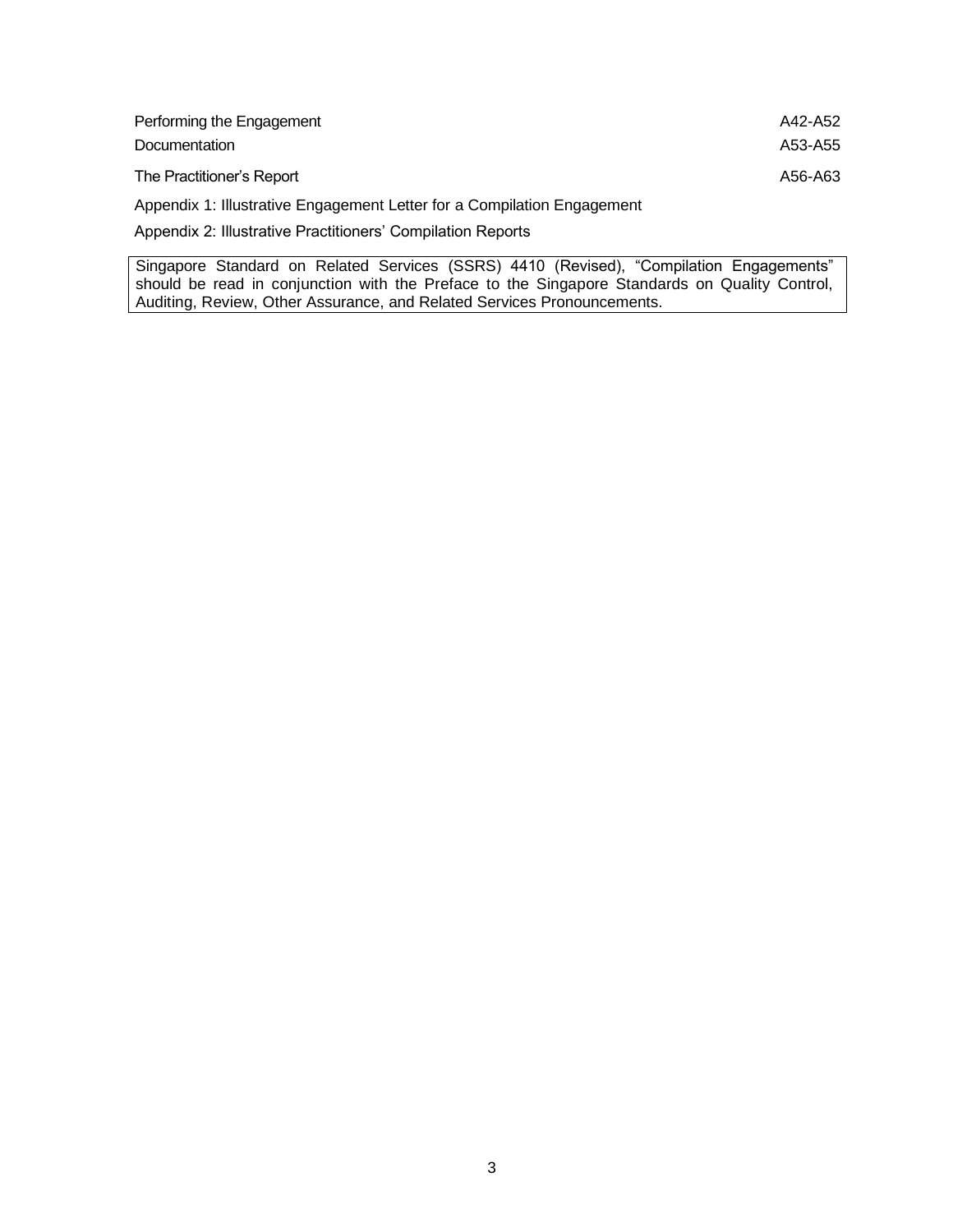# **SINGAPORE STANDARD ON RELATED SERVICES**

# **Foreword**

This Standard is based on International Standard on Related Services 4410 (Revised).

# **Introduction**

### **Scope of this SSRS**

- 1. This Singapore Standard on Related Services (SSRS) deals with the practitioner's responsibilities when engaged to assist management with the preparation and presentation of historical financial information without obtaining any assurance on that information, and to report on the engagement in accordance with this SSRS. (Ref: Para. A1–A2)
- 2. This SSRS applies to compilation engagements for historical financial information. The SSRS may be applied, adapted as necessary, to compilation engagements for financial information other than historical financial information, and to compilation engagements for non-financial information. Hereinafter in this SSRS, reference to "financial information" means "historical financial information." (Ref: Para. A3–A4)
- 3. When the practitioner is requested to assist management with the preparation and presentation of financial information, appropriate consideration may need to be given to whether the engagement should be undertaken in accordance with this SSRS. Factors that indicate that it may be appropriate to apply this SSRS, including reporting under this SSRS, include whether:

The financial information is required under provisions of applicable law or regulation, and whether it is required to be publicly filed.

External parties other than the intended users of the compiled financial information are likely to associate the practitioner with the financial information, and there is a risk that the level of the practitioner's involvement with the information may be misunderstood, for example:

- $\circ$  If the financial information is intended for use by parties other than management or those charged with governance, or may be provided to, or obtained by, parties who are not the intended users of the information; and
- $\circ$  If the practitioner's name is identified with the financial information. (Ref: Para, A5)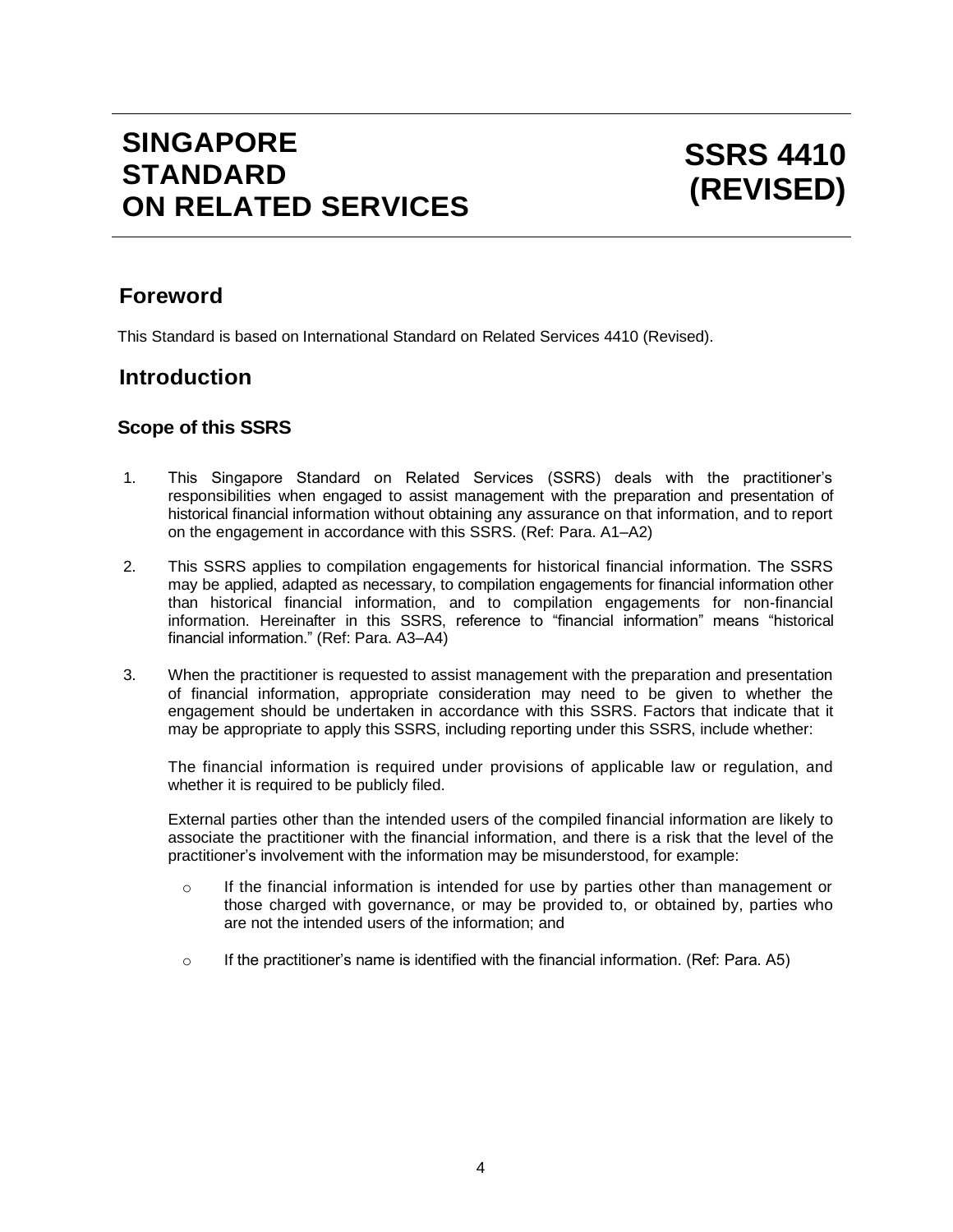#### *Relationship with SSQC 1<sup>1</sup>*

4. Quality control systems, policies and procedures are the responsibility of the firm. SSQC 1 applies to firms of professional accountants in respect of a firm's compilation engagements<sup>2</sup>. The provisions of this SSRS regarding quality control at the level of individual compilation engagements are premised on the basis that the firm is subject to SSQC 1 or requirements that are at least as demanding. (Ref: Para. A6–A11)

## **The Compilation Engagement**

- 5. Management may request a professional accountant in public practice to assist with the preparation and presentation of financial information of an entity. The value of a compilation engagement performed in accordance with this SSRS to users of financial information results from the application of the practitioner's professional expertise in accounting and financial reporting and compliance with professional standards, including relevant ethical requirements, and the clear communication of the nature and extent of the practitioner's involvement with the compiled financial information. (Ref: Para. A12–A15)
- 6. Since a compilation engagement is not an assurance engagement, a compilation engagement does not require the practitioner to verify the accuracy or completeness of the information provided by management for the compilation, or otherwise to gather evidence to express an audit opinion or a review conclusion on the preparation of the financial information.
- 7. Management retains responsibility for the financial information and the basis on which it is prepared and presented. That responsibility includes application by management of the judgment required for the preparation and presentation of the financial information, including the selection and application of appropriate accounting policies and, where needed, developing reasonable accounting estimates. (Ref: Para. A12–A13)
- 8. This SSRS does not impose responsibilities on management or those charged with governance, or override laws and regulations that govern their responsibilities. An engagement performed in accordance with this SSRS is conducted on the premise that management, or those charged with governance where appropriate, have agreed certain responsibilities that are fundamental to the performance of the compilation engagement. (Ref: Para. A12–A13)
- 9. Financial information that is the subject of a compilation engagement may be required for various purposes including:
	- (a) To comply with mandatory periodic financial reporting requirements established in law or regulation; or
	- (b) For purposes unrelated to mandatory financial reporting under relevant law or regulation, including for example:

For management or those charged with governance, prepared on a basis appropriate for their particular purposes (such as preparation of financial information for internal use).

For periodic financial reporting undertaken for external parties under a contract or other form of agreement (such as financial information provided to a funding body to support provision or continuation of a grant).

For transactional purposes, for example to support a transaction involving changes to the

<sup>1</sup> Singapore Standard on Quality Control (SSQC) 1, *"Quality Control for Firms that Perform Audits and Reviews of Financial Statements, and Other Assurance and Related Services Engagements".*

<sup>&</sup>lt;sup>2</sup> SSQC 1, paragraph 4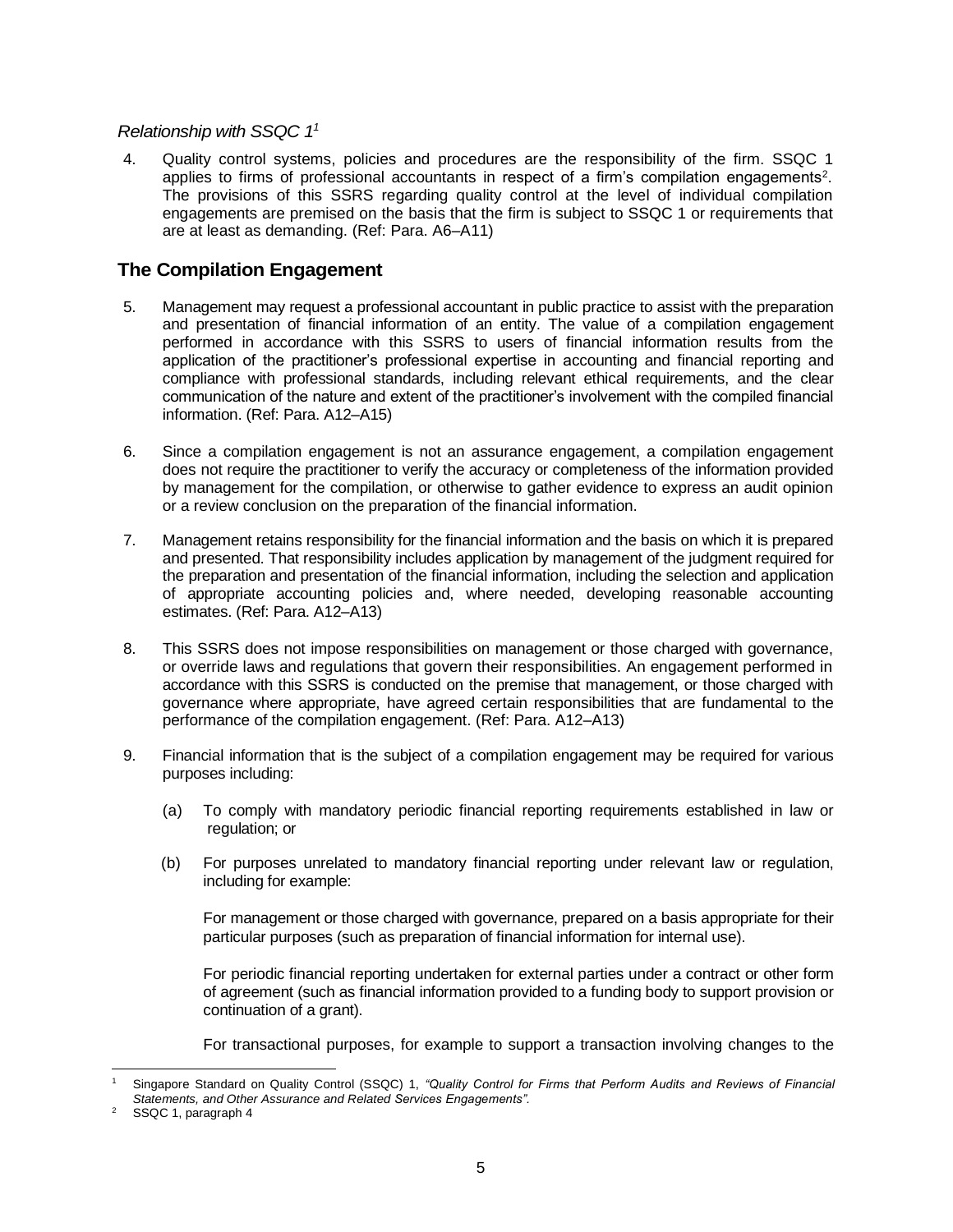entity's ownership or financing structure (such as for a merger or acquisition).

10. Different financial reporting frameworks can be used to prepare and present financial information, ranging from a simple entity-specific basis of accounting to established financial reporting standards. The financial reporting framework adopted by management to prepare and present the financial information will depend on the nature of the entity and the intended use of the information. (Ref: Para. A16–A18)

### **Authority of this SSRS**

- 11. This SSRS contains the objectives of the practitioner in following the SSRS which provide the context in which the requirements of this SSRS are set, and are intended to assist the practitioner in understanding what needs to be accomplished in a compilation engagement.
- 12. This SSRS contains requirements, expressed using "shall," that are designed to enable the practitioner to meet the stated objectives.
- 13. In addition, this SSRS contains introductory material, definitions, and application and other explanatory material, that provide context relevant to a proper understanding of the SSRS.
- 14. The application and other explanatory material provides further explanation of the requirements and guidance for carrying them out. While such guidance does not in itself impose a requirement, it is relevant to the proper application of the requirements. The application and other explanatory material may also provide background information on matters addressed in this SSRS that assists in the application of the requirements.

#### **Effective Date**

15. This SSRS is effective for compilation engagement reports dated on or after 15 December 2020.

# **Objectives**

- 16. The practitioner's objectives in a compilation engagement under this SSRS are to:
	- (a) Apply accounting and financial reporting expertise to assist management in the preparation and presentation of financial information in accordance with an applicable financial reporting framework based on information provided by management; and
	- (b) Report in accordance with the requirements of this SSRS.

## **Definitions**

17. The Glossary of Terms<sup>3</sup> (the Glossary) includes the terms defined in this SSRS and also includes descriptions of other terms found in this SSRS, to assist in consistent interpretation. The following terms have the meanings attributed below for the purposes of this SSRS:

The Glossary of Terms relating to Singapore Standards is issued by Institute of Singapore Chartered Accountants and included in the Members Handbook.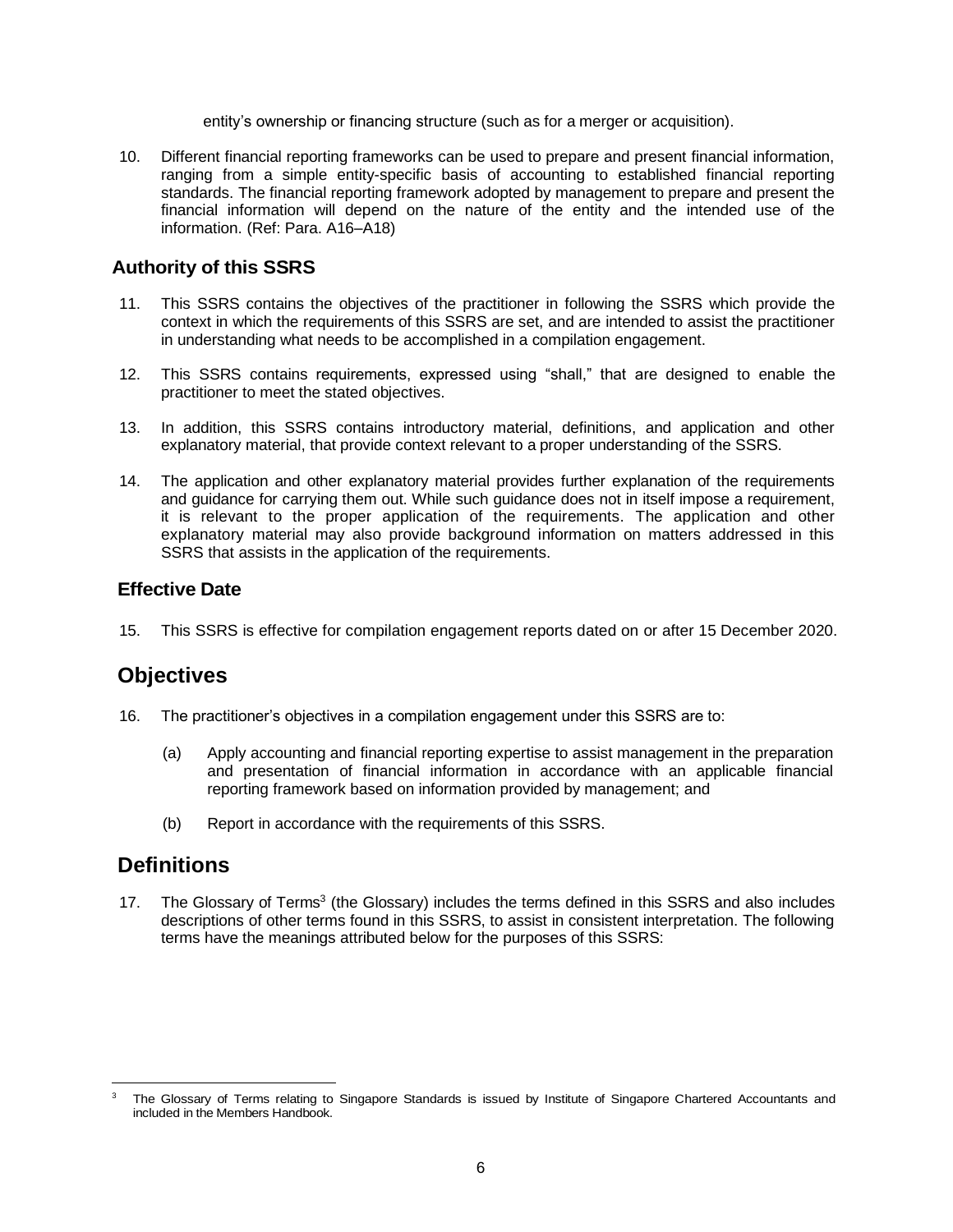- (a) *Applicable financial reporting framework* The financial reporting framework adopted by management and, where appropriate, those charged with governance in the preparation of the financial information that is acceptable in view of the nature of the entity and the objective of the financial information, or that is required by law or regulation. (Ref: Para. A30–A32)
- (b) *Compilation engagement* An engagement in which a practitioner applies accounting and financial reporting expertise to assist management in the preparation and presentation of financial information of an entity in accordance with an applicable financial reporting framework, and reports as required by this SSRS. Throughout this SSRS, the words "compile", "compiling" and "compiled" are used in this context.
- (c) *Engagement partner* The partner or other person in the firm who is responsible for the engagement and its performance, and for the report that is issued on behalf of the firm, and who, where required, has the appropriate authority from a professional, legal or regulatory body.
- (d) *Engagement team* All partners and staff performing the engagement, and any individuals engaged by the firm or a network firm who perform procedures on the engagement. This excludes external experts engaged by the firm or a network firm.
- (e) *Misstatement* A difference between the amount, classification, presentation, or disclosure of a reported item in the financial information, and the amount, classification, presentation, or disclosure that is required for the item to be in accordance with the applicable financial reporting framework. Misstatements can arise from error or fraud.

Where the financial information is prepared in accordance with a fair presentation framework, misstatements also include those adjustments of amounts, classifications, presentation, or disclosures that, in the practitioner's judgment, are necessary for the financial information to be presented fairly, in all material respects, or to give a true and fair view.

- (f) *Practitioner* A professional accountant in public practice who conducts the compilation engagement. The term includes the engagement partner or other members of the engagement team, or, as applicable, the firm. Where this SSRS expressly intends that a requirement or responsibility be fulfilled by the engagement partner, the term "engagement partner" rather than "practitioner" is used. "Engagement partner" and "firm" are to be read as referring to their public sector equivalents where relevant.
- (g) *Relevant ethical requirements* Ethical requirements to which the engagement team is subject when undertaking a compilation engagement, which ordinarily comprise the Accounting and Corporate Regulatory Authority (ACRA) *Code of Professional Conduct and*  Ethics for Public Accountants and Accounting Entities (ACRA Code)<sup>4</sup>. (Ref: Para. A21)

Where a professional accountant in public practice with the CA (Singapore) professional designation, who is not a public accountant, is responsible for and signs the report issued in connection with the engagement, the professional accountant should refer to the Institute of Singapore Chartered Accountants (ISCA) *Code of Professional Conduct and Ethics* (ISCA Code).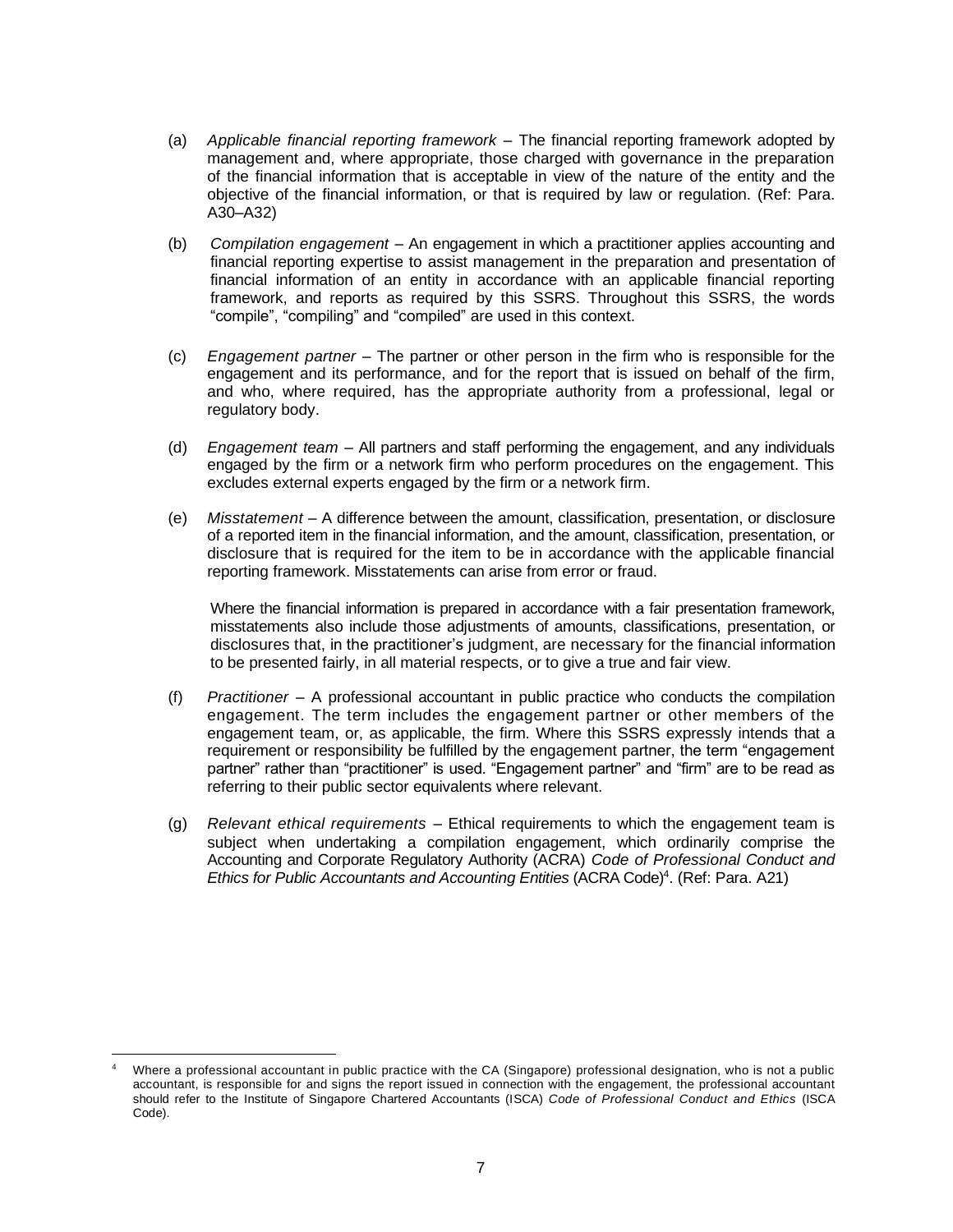# **Requirements**

#### **Conduct of a Compilation Engagement in Accordance with this SSRS**

18. The practitioner shall have an understanding of the entire text of this SSRS, including its application and other explanatory material, to understand its objectives and to apply its requirements properly.

#### *Complying with Relevant Requirements*

- 19. The practitioner shall comply with each requirement of this SSRS unless a particular requirement is not relevant to the compilation engagement, for example if the circumstances addressed by the requirement do not exist in the engagement.
- 20. The practitioner shall not represent compliance with this SSRS unless the practitioner has complied with all requirements of this SSRS relevant to the compilation engagement.

#### **Ethical Requirements**

21. The practitioner shall comply with relevant ethical requirements. (Ref: Para. A19–A21e)

#### **Professional Judgment**

22. The practitioner shall exercise professional judgment in conducting a compilation engagement. (Ref: Para. A22–A24)

#### **Engagement Level Quality Control**

- 23. The engagement partner shall take responsibility for:
	- (a) The overall quality of each compilation engagement to which that partner is assigned; and
	- (b) The engagement being performed in accordance with the firm's quality control policies and procedures, by: (Ref: Para. A25)
		- (i) Following appropriate procedures regarding the acceptance and continuance of client relationships and engagements; (Ref: Para. A26)
		- (ii) Being satisfied that the engagement team collectively has the appropriate competence and capabilities to perform the compilation engagement;
		- (iii) Being alert for indications of breaches of relevant ethical requirements by members of the engagement team, and determining the appropriate action if matters come to the engagement partner's attention indicating that members of the engagement team have breached relevant ethical requirements; (Ref: Para. A27)
		- (iv) Directing, supervising and performing the engagement in compliance with professional standards and applicable legal and regulatory requirements; and
		- (v) Taking responsibility for appropriate engagement documentation being maintained.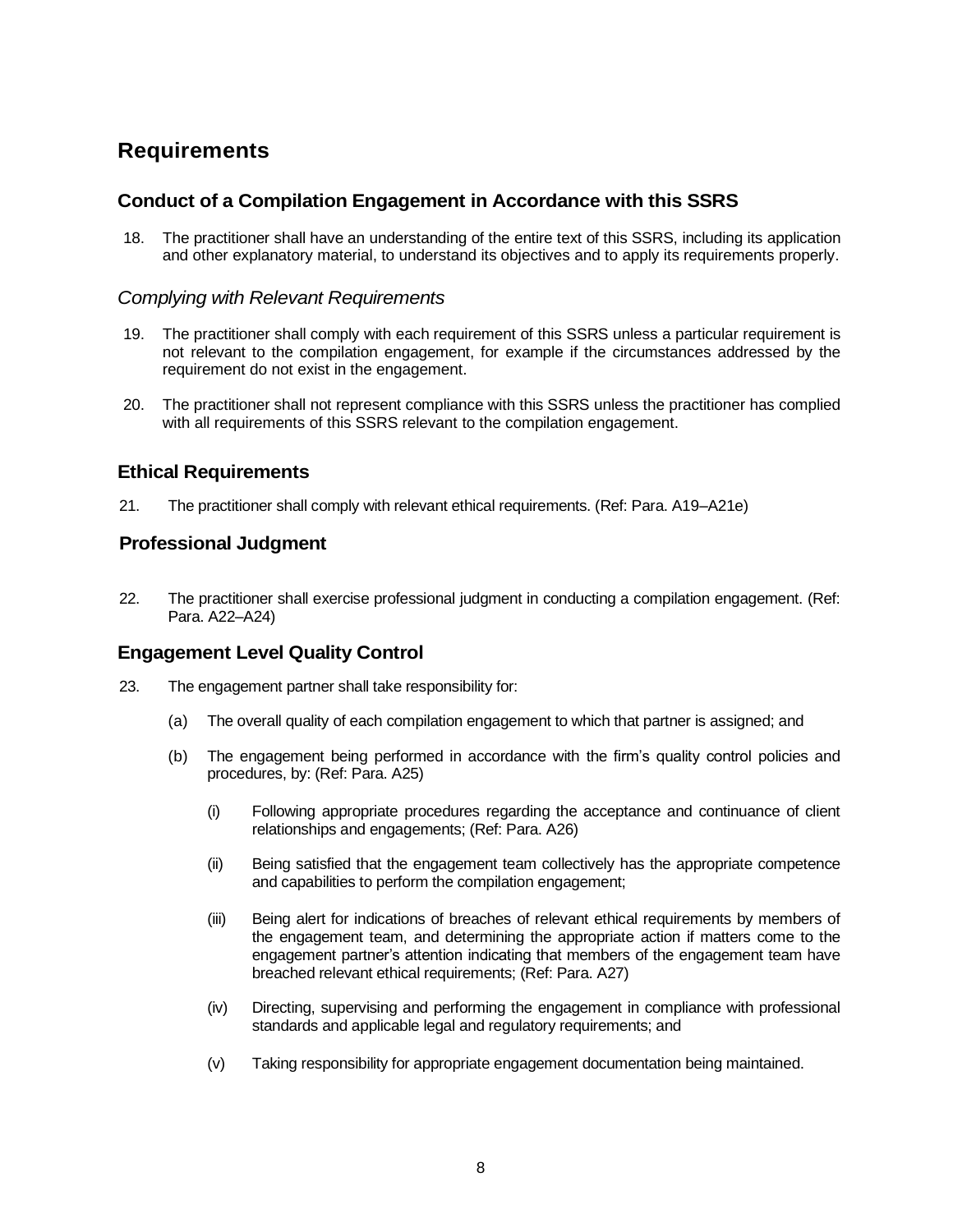#### **Engagement Acceptance and Continuance**

*Continuance of Client Relationships, Engagement Acceptance and Agreeing the Terms of the Engagement*

- 24. The practitioner shall not accept the engagement unless the practitioner has agreed the terms of engagement with management, and the engaging party if different, including:
	- (a) The intended use and distribution of the financial information, and any restrictions on either its use or its distribution where applicable; (Ref: Para. A20, A28–A29, A32–A33)
	- (b) Identification of the applicable financial reporting framework; (Ref: Para. A20, A30–A33)
	- (c) The objective and scope of the compilation engagement; (Ref: Para. A20)
	- (d) The responsibilities of the practitioner, including the requirement to comply with relevant ethical requirements; (Ref: Para. A20)
	- (e) The responsibilities of management for: (Ref: Para. A34–A36)
		- (i) The financial information, and for the preparation and presentation thereof, in accordance with a financial reporting framework that is acceptable in view of the intended use of the financial information and the intended users;
		- (ii) The accuracy and completeness of the records, documents, explanations and other information provided by management for the compilation engagement; and
		- (iii) Judgments needed in the preparation and presentation of the financial information, including those for which the practitioner may provide assistance in the course of the compilation engagement; and (Ref: Para. A22)
	- (f) The expected form and content of the practitioner's report.
- 25. The practitioner shall record the agreed terms of engagement in an engagement letter or other suitable form of written agreement, prior to performing the engagement. (Ref: Para. A37–A39)

#### *Recurring Engagements*

26. On recurring compilation engagements, the practitioner shall evaluate whether circumstances, including changes in the engagement acceptance considerations, require the terms of engagement to be revised and whether there is need to remind management of the existing terms of engagement. (Ref: Para. A40)

#### **Communication with Management and Those Charged with Governance**

27. The practitioner shall communicate with management or those charged with governance, as appropriate, on a timely basis during the course of the compilation engagement, all matters concerning the compilation engagement that, in the practitioner's professional judgment, are of sufficient importance to merit the attention of management or those charged with governance, as appropriate. (Ref: Para. A41-A41a)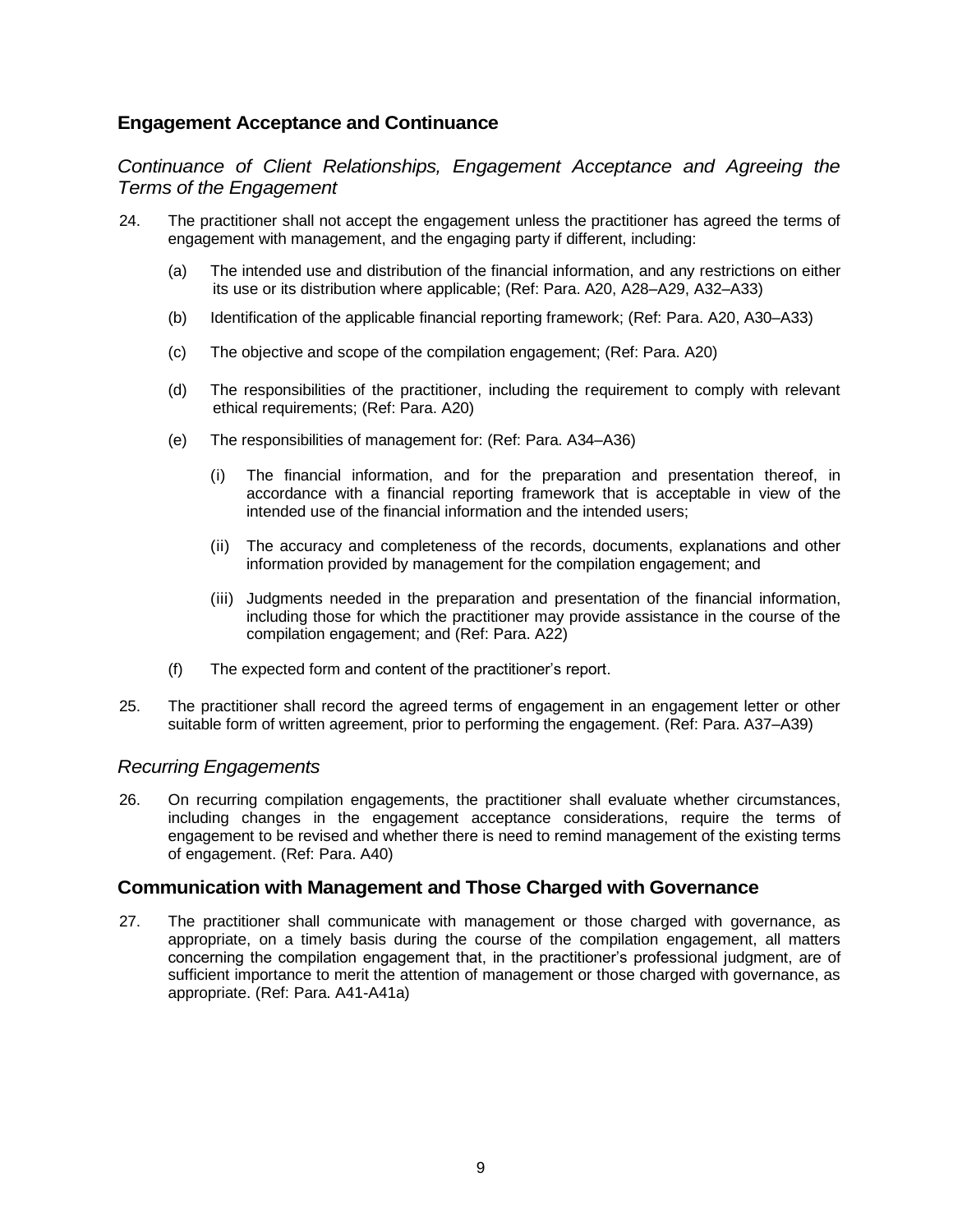### **Performing the Engagement**

#### *The Practitioner's Understanding*

- 28. The practitioner shall obtain an understanding of the following matters sufficient to be able to perform the compilation engagement: (Ref: Para. A42–A44)
	- (a) The entity's business and operations, including the entity's accounting system and accounting records; and
	- (b) The applicable financial reporting framework, including its application in the entity's industry.

#### *Compiling the Financial Information*

- 29. The practitioner shall compile the financial information using the records, documents, explanations and other information, including significant judgments, provided by management.
- 30. The practitioner shall discuss with management, or those charged with governance as appropriate, those significant judgments, for which the practitioner has provided assistance in the course of compiling the financial information. (Ref: Para. A45)
- 31. Prior to completion of the compilation engagement, the practitioner shall read the compiled financial information in light of the practitioner's understanding of the entity's business and operations, and of the applicable financial reporting framework. (Ref: Para. A46)
- 32. If, in the course of the compilation engagement, the practitioner becomes aware that the records, documents, explanations or other information, including significant judgments, provided by management for the compilation engagement are incomplete, inaccurate or otherwise unsatisfactory, the practitioner shall bring that to the attention of management and request the additional or corrected information.
- 33. If the practitioner is unable to complete the engagement because management has failed to provide records, documents, explanations or other information, including significant judgments, as requested, the practitioner shall withdraw from the engagement and inform management and those charged with governance of the reasons for withdrawing. (Ref: Para. A52)
- 34. If the practitioner becomes aware during the course of the engagement that:
	- (a) The compiled financial information does not adequately refer to or describe the applicable financial reporting framework; (Ref: Para. A47)
	- (b) Amendments to the compiled financial information are required for the financial information not to be materially misstated; or (Ref: Para. A48–A50)
	- (c) The compiled financial information is otherwise misleading, (Ref: Para. A51)

the practitioner shall propose the appropriate amendments to management.

- 35. If management declines, or does not permit the practitioner to make the proposed amendments to the compiled financial information, the practitioner shall withdraw from the engagement and inform management and those charged with governance of the reasons for withdrawing. (Ref: Para. A52)
- 36. If withdrawal from the engagement is not possible, the practitioner shall determine the professional and legal responsibilities applicable in the circumstances.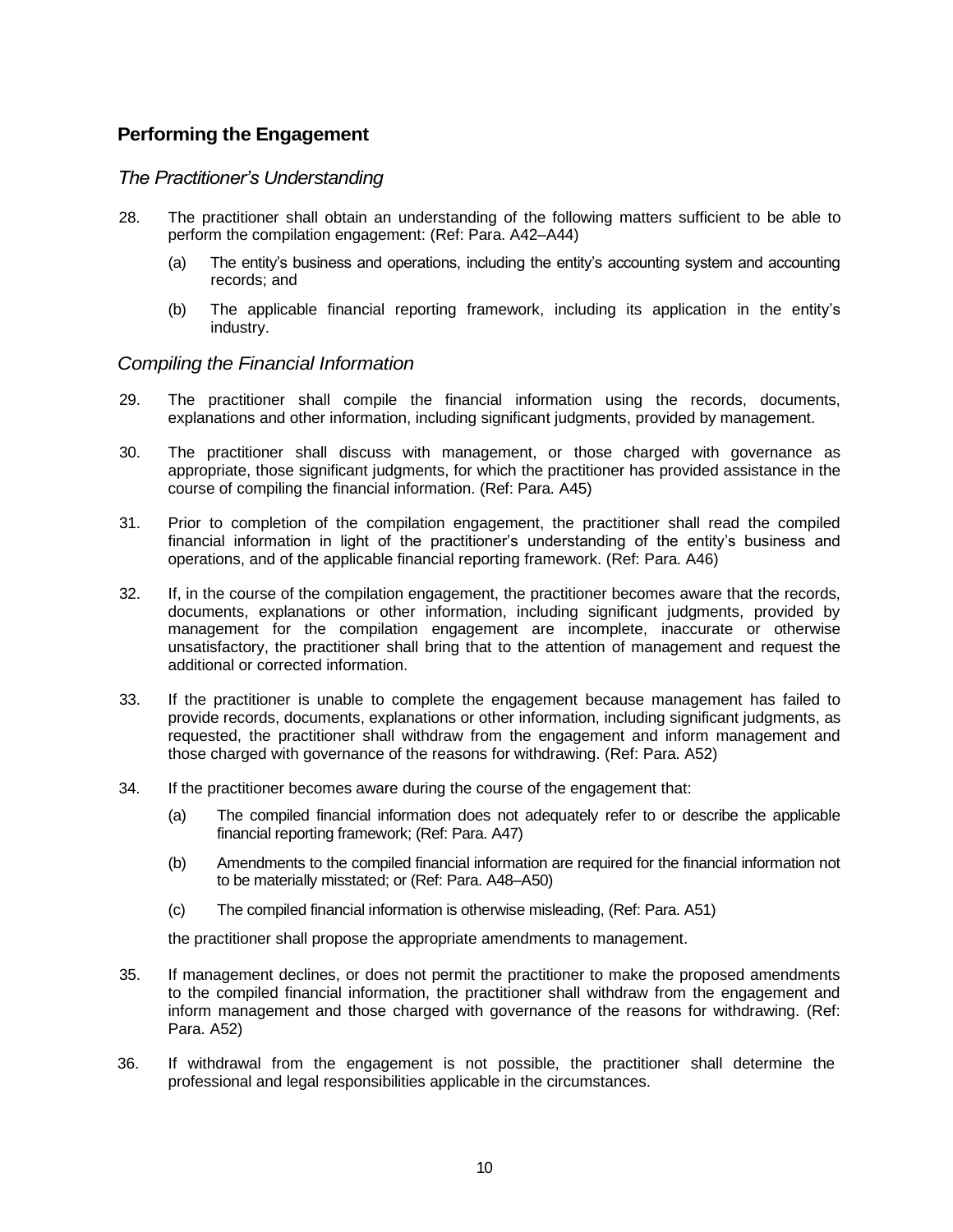37. The practitioner shall obtain an acknowledgement from management or those charged with governance, as appropriate, that they have taken responsibility for the final version of the compiled financial information. (Ref: Para. A62)

#### **Documentation**

- 38. The practitioner shall include in the engagement documentation: (Ref: Para. A53–A55)
	- (a) Significant matters arising during the compilation engagement and how those matters were addressed by the practitioner;
	- (b) A record of how the compiled financial information reconciles with the underlying records, documents, explanations and other information, provided by management; and
	- (c) A copy of the final version of the compiled financial information for which management or those charged with governance, as appropriate, has acknowledged their responsibility, and the practitioner's report. (Ref: Para. A62)

### **The Practitioner's Report**

- 39. An important purpose of the practitioner's report is to clearly communicate the nature of the compilation engagement, and the practitioner's role and responsibilities in the engagement. The practitioner's report is not a vehicle to express an opinion or conclusion on the financial information in any form.
- 40. The practitioner's report issued for the compilation engagement shall be in writing, and shall include the following elements: (Ref: Para. A56–A57, A63)
	- (a) The report title;
	- (b) The addressee(s), as required by the terms of the engagement; (Ref: Para. A58)
	- (c) A statement that the practitioner has compiled the financial information based on information provided by management;
	- (d) A description of the responsibilities of management, or those charged with governance as appropriate, in relation to the compilation engagement, and in relation to the financial information;
	- (e) Identification of the applicable financial reporting framework and, if a special purpose financial reporting framework is used, a description or reference to the description of that special purpose financial reporting framework in the financial information;
	- (f) Identification of the financial information, including the title of each element of the financial information if it comprises more than one element, and the date of the financial information or the period to which it relates;
	- (g) A description of the practitioner's responsibilities in compiling the financial information, including that the engagement was performed in accordance with this SSRS, and that the practitioner has complied with relevant ethical requirements;
	- (h) A description of what a compilation engagement entails in accordance with this SSRS;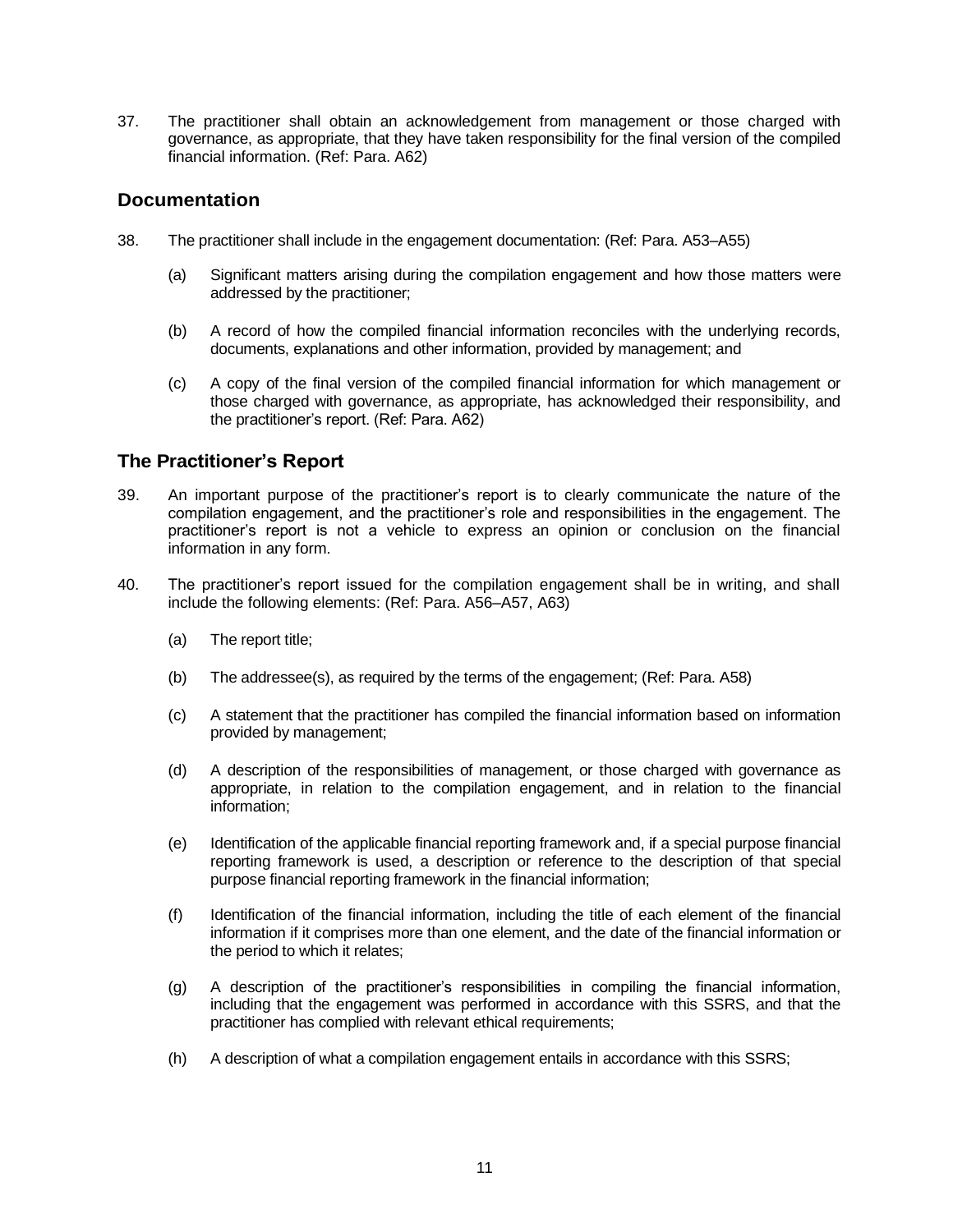- (i) Explanations that:
	- (i) Since a compilation engagement is not an assurance engagement, the practitioner is not required to verify the accuracy or completeness of the information provided by management for the compilation; and
	- (ii) Accordingly, the practitioner does not express an audit opinion or a review conclusion on whether the financial information is prepared in accordance with the applicable financial reporting framework.
- (j) If the financial information is prepared using a special purpose financial reporting framework, an explanatory paragraph that: (Ref: Para. A59–A61)
	- (i) Describes the purpose for which the financial information is prepared and, if necessary, the intended users, or contains a reference to a note in the financial information that discloses this information; and
	- (ii) Draws the attention of readers of the report to the fact that the financial information is prepared in accordance with a special purpose framework and that, as a result, the information may not be suitable for other purposes;
- (k) The date of the practitioner's report;
- (l) The practitioner's signature; and
- (m) The practitioner's address.
- 41. The practitioner shall date the report on the date the practitioner has completed the compilation engagement in accordance with this SSRS. (Ref: Para. A62)

\*\*\*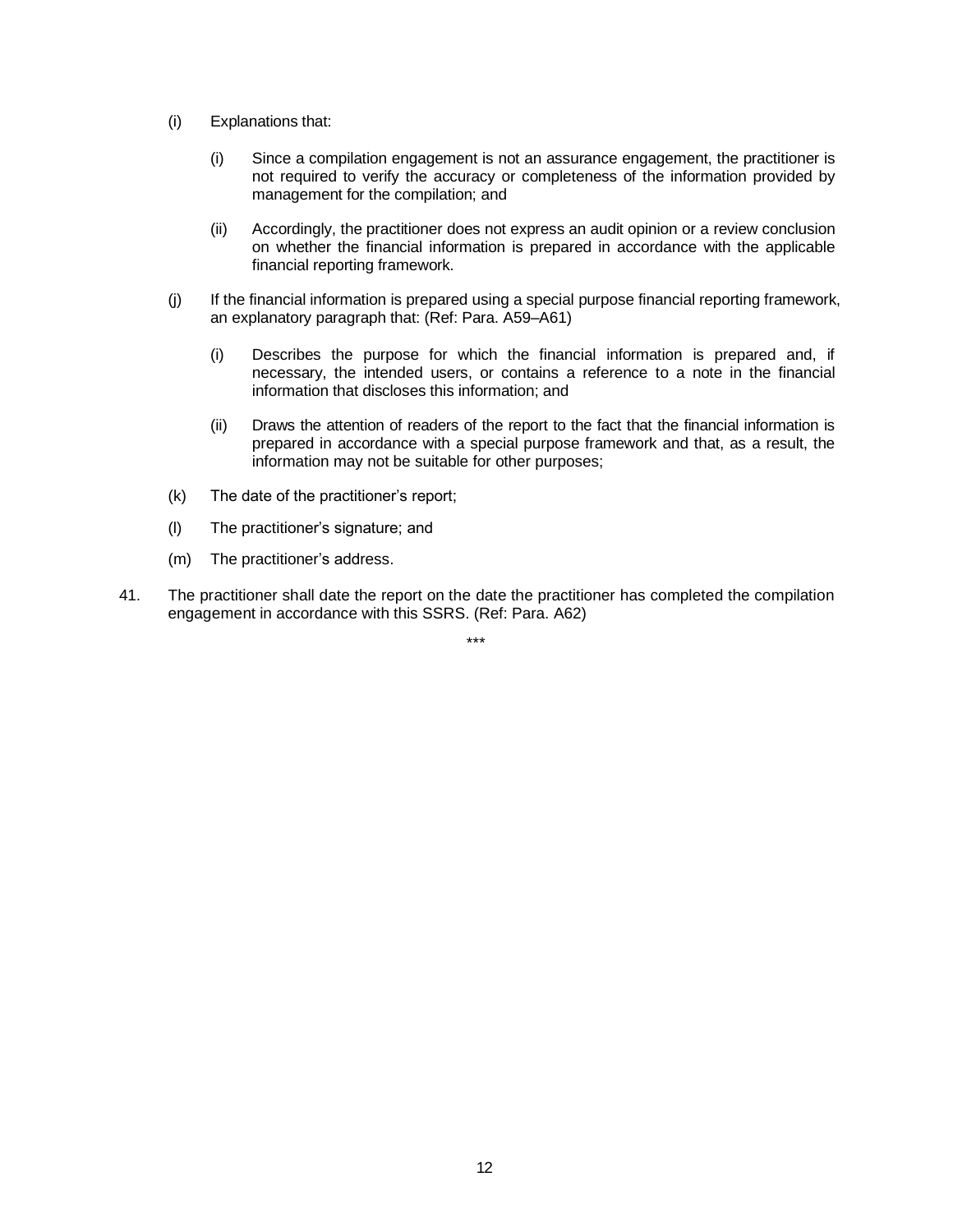# **Application and Other Explanatory Material**

## **Scope of this SSRS**

#### *General Considerations (Ref: Para. 1)*

- A1. In a compilation engagement where the engaging party is someone other than management or those charged with governance of the entity, this SSRS may be applied adapted as necessary.
- A2. A practitioner's involvement with services or activities in the course of assisting management of an entity with the preparation and presentation of the entity's financial information can take many different forms. When the practitioner is engaged to provide such services or activities for an entity under this SSRS, the practitioner's association with the financial information is communicated through the practitioner's report provided for the engagement in the form required by this SSRS. The practitioner's report contains the practitioner's explicit assertion of compliance with this SSRS.

#### *Application to Compilation Engagements Other than for Historical Financial Information (Ref: Para. 2)*

A3. This SSRS addresses engagements where the practitioner assists management in the preparation and presentation of historical financial information. The SSRS may, however, also be applied, adapted as necessary, when the practitioner is engaged to assist management in preparing and presenting other financial information. Examples include:

Pro forma financial information.

Prospective financial information, including financial budgets or forecasts.

A4. Practitioners may also undertake engagements to assist management in the preparation and presentation of non-financial information, for example, greenhouse gas statements, statistical returns or other information returns. In those circumstances, the practitioner may apply this SSRS, adapted as necessary, as relevant to those types of engagements.

Considerations Relevant to Application of the SSRS (Ref: Para. 3)

A5. Mandatory application of this SSRS may be specified in national settings for engagements where practitioners undertake services relevant to the preparation and presentation of financial information of an entity (such as in relation to preparation of historical financial statements required for public filing). If mandatory application is not specified, either under law or regulation, or under applicable professional standards or otherwise, the practitioner may nevertheless conclude that applying this SSRS is appropriate in the circumstances.

#### *Relationship with SSQC 1 (Ref: Para. 4)*

A6. SSQC 1 deals with the firm's responsibilities to establish and maintain its system of quality control for related services engagements, including compilation engagements. Those responsibilities are directed at establishing:

The firm's quality control system; and

The firm's related policies designed to achieve the objective of the quality control system and its procedures to implement and monitor compliance with those policies.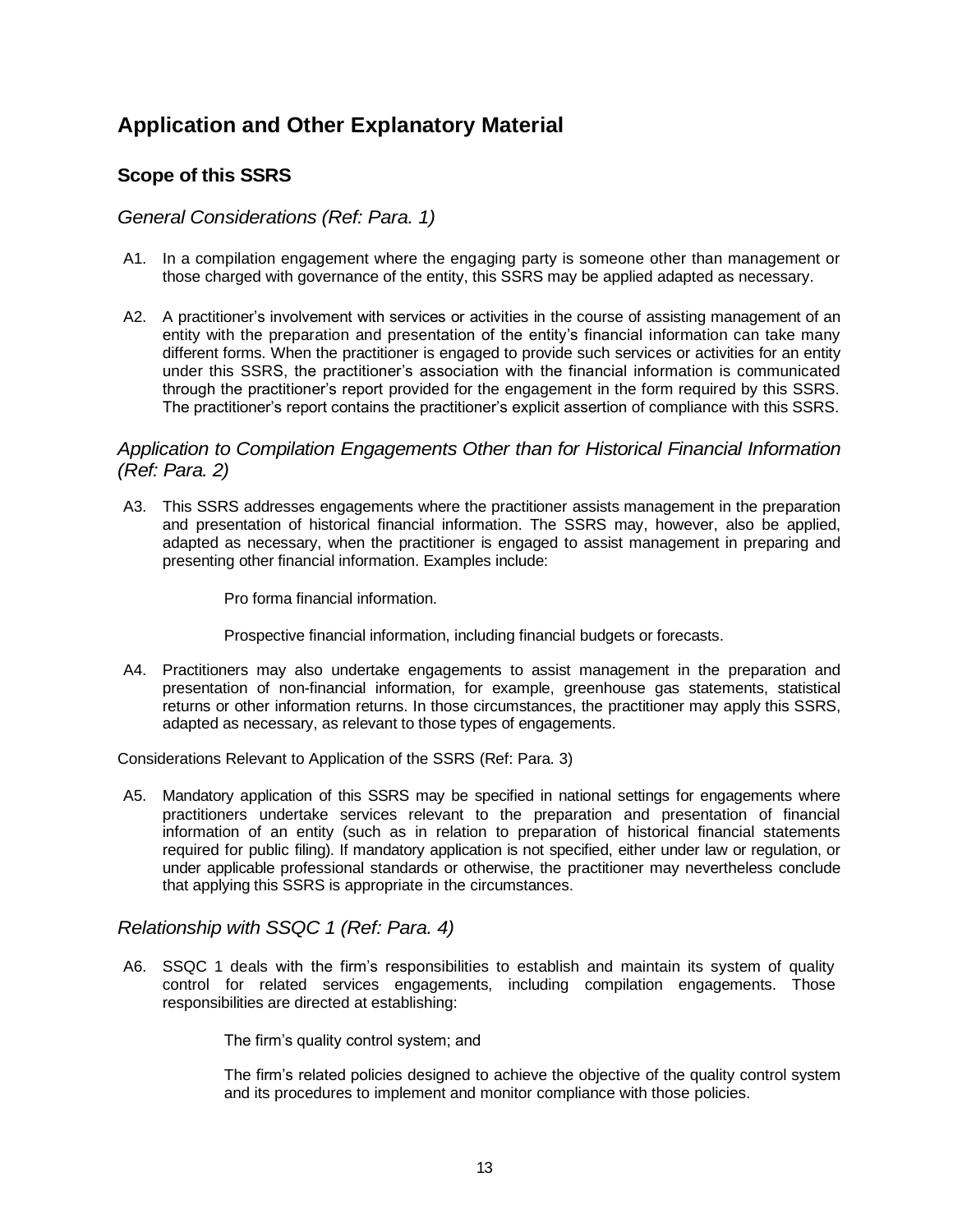- A7. Under SSQC 1, the firm has an obligation to establish and maintain a system of quality control to provide it with reasonable assurance that:
	- (a) The firm and its personnel comply with professional standards and applicable legal and regulatory requirements; and
	- (b) Reports issued by the firm or engagement partners are appropriate in the circumstances<sup>5</sup>.
- A8. A jurisdiction that has not adopted SSQC 1 in relation to compilation engagements may set out requirements for quality control in firms performing such engagements. The provisions of this SSRS regarding quality control at the engagement level are premised on the basis that quality control requirements adopted are at least as demanding as those of SSQC 1. This is achieved when those requirements impose obligations on the firm to achieve the aims of the requirements of SSQC 1, including an obligation to establish a system of quality control that includes policies and procedures that address each of the following elements:
	- Leadership responsibilities for quality within the firm;
	- Relevant ethical requirements;
	- Acceptance and continuance of client relationships and specific engagements;
	- Human resources:
	- Engagement performance; and
	- Monitoring.
- A9. Within the context of the firm's system of quality control, engagement teams have a responsibility to implement quality control procedures applicable to the engagement.
- A10. Unless information provided by the firm or other parties suggests otherwise, the engagement team is entitled to rely on the firm's system of quality control. For example, the engagement team may rely on the firm's system of quality control in relation to:
	- Competence of personnel through their recruitment and formal training.
	- Maintenance of client relationships through acceptance and continuance systems.
	- Adherence to legal and regulatory requirements through the monitoring process.

In considering deficiencies identified in the firm's system of quality control that may affect the compilation engagement, the engagement partner may consider measures taken by the firm to rectify the situation that the engagement partner considers are sufficient in the context of that compilation engagement.

A11. A deficiency in the firm's system of quality control does not necessarily indicate that a compilation engagement was not performed in accordance with professional standards and applicable legal and regulatory requirements, or that the practitioner's report was not appropriate.

<sup>5</sup> SSQC 1, paragraph 11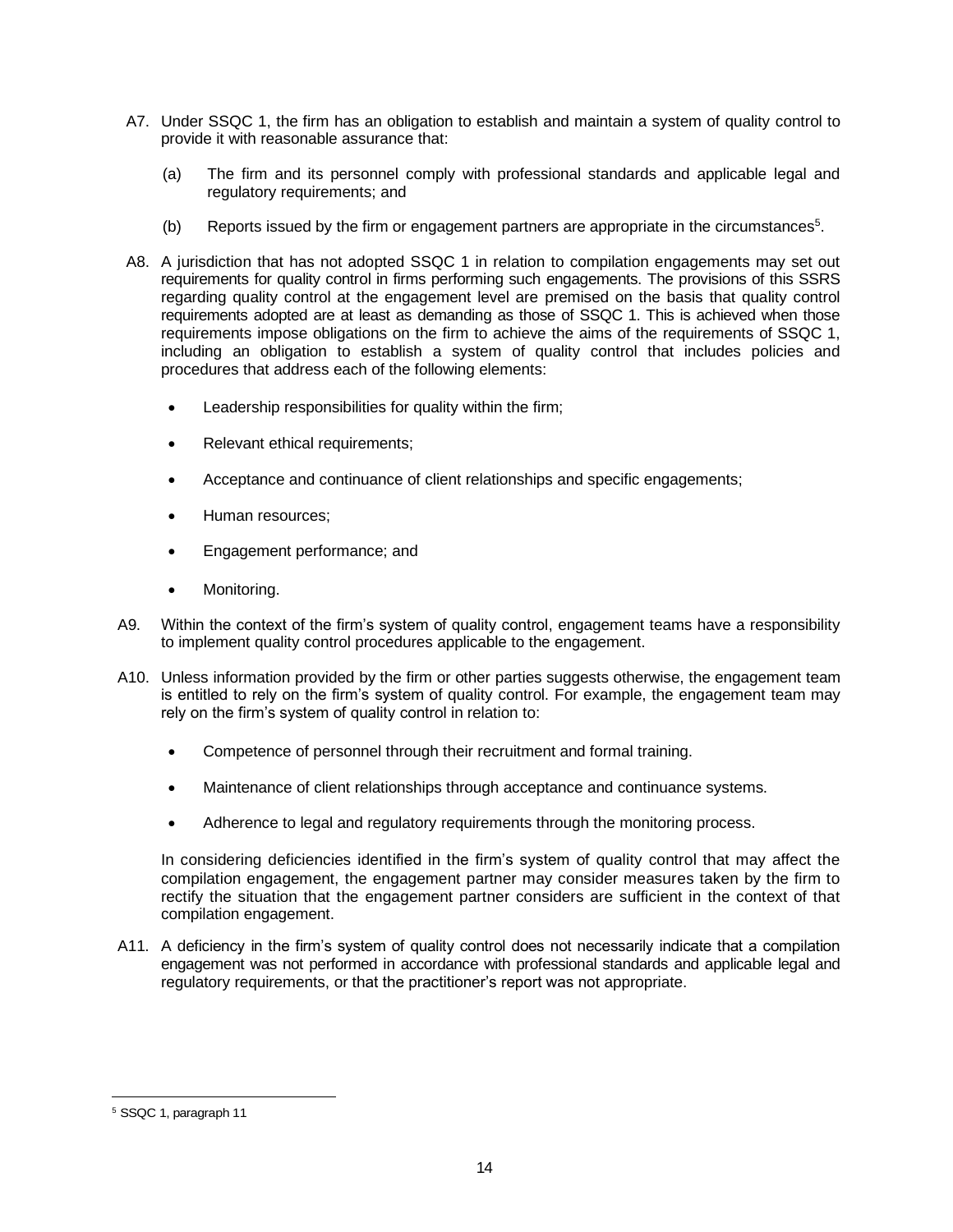### **The Compilation Engagement**

*Use of the Terms "Management" and "Those Charged with Governance" (Ref: Para. 5, 7–8)*

- A12. The respective responsibilities of management and those charged with governance will differ between jurisdictions, and between entities of various types. These differences affect the way the practitioner applies the requirements of this SSRS regarding management or those charged with governance. Accordingly, the phrase "management and, where appropriate, those charged with governance" used in various places throughout this SSRS is intended to alert the practitioner to the fact that different entity environments may have different management and governance structures and arrangements.
- A13. Various responsibilities relating to the preparation of financial information and external financial reporting fall to either management or those charged with governance according to factors such as:

The resources and structure of the entity.

The respective roles of management and those charged with governance within the entity as set out in relevant law or regulation or, if the entity is not regulated, in any formal governance or accountability arrangements established for the entity (for example, as recorded in contracts, or a constitution or other type of document by which an entity is established).

In many small entities, there is often no separation of the management and governance roles for the entity, or those charged with governance of the entity may also be involved in managing the entity. In most other cases, especially in larger entities, management is responsible for execution of the business or activities of the entity and reporting thereon, while those charged with governance have oversight of management. In larger entities, those charged with governance will often have or assume responsibility for approving the financial information of the entity, particularly when it is intended for use by external parties. In large entities, often a subgroup of those charged with governance, such as an audit committee, is charged with certain oversight responsibilities. In some jurisdictions, the preparation of financial statements for an entity in accordance with a specified framework is the legal responsibility of those charged with governance, and in other jurisdictions it is a management responsibility.

*Involvement in Other Activities Relating to Preparation and Presentation of Financial Information (Ref: Para. 5)*

- A14. The scope of a compilation engagement will vary depending on the circumstances of the engagement. However, in every case it will involve assisting management in the preparation and presentation of the entity's financial information in accordance with the financial reporting framework, based on information provided by management. In some compilation engagements, management may have already prepared the financial information itself in a draft or preliminary form.
- A15. A practitioner may also be engaged to undertake certain other activities on behalf of management, additional to the compilation engagement. For example, the practitioner may be requested to also collect, classify and summarize the underlying accounting data of the entity and process the data in the form of accounting records through to production of a trial balance. The trial balance would then be used as the underlying information from which the practitioner can compile the financial information that is the subject of a compilation engagement undertaken in accordance with this SSRS. This is often the case for smaller entities that do not have well-developed accounting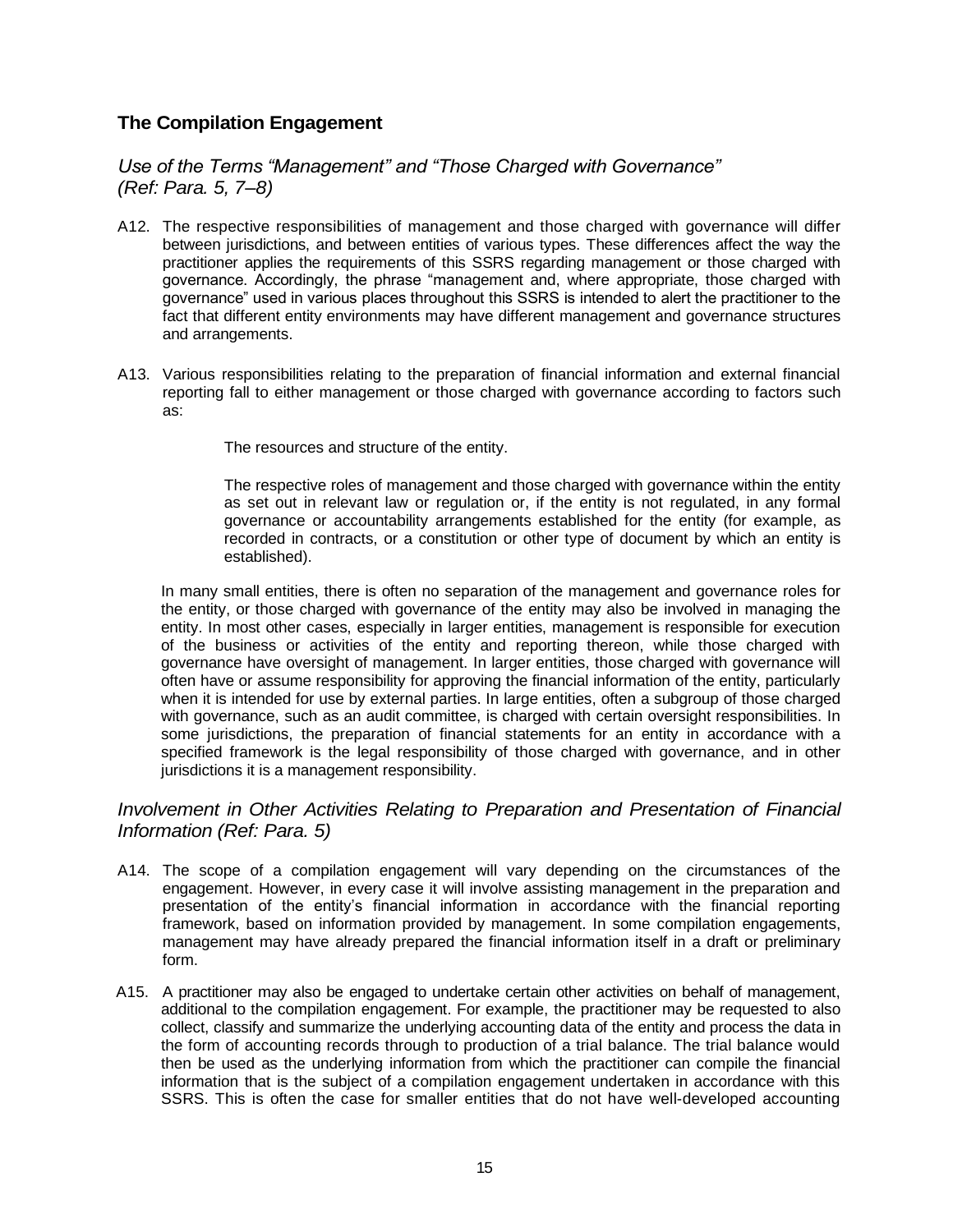systems, or entities that prefer to outsource the preparation of accounting records to external providers. This SSRS does not address such additional activities that the practitioner may perform to assist management in other areas, in advance of compiling the entity's financial statements.

#### *Financial Reporting Frameworks (Ref: Para. 10)*

- A16. The financial information may be prepared in accordance with a financial reporting framework designed to meet:
	- The common financial information needs of a wide range of users (that is, a "general purpose financial reporting framework"); or
	- The financial information needs of specific users (that is, a "special purpose financial reporting framework").

The requirements of the applicable financial reporting framework determine the form and content of the financial information. The financial reporting framework may, in some cases, be referred to as the "basis of accounting."

- A17. Examples of commonly used general purpose financial reporting frameworks are:
	- Singapore Financial Reporting Standards (International) (SFRS(I)s).
	- Financial Reporting Standards in Singapore (FRSs).
	- Singapore Financial Reporting Standard for Small Entities (SFRS for Small Entities).
- A18. Examples of special purpose financial reporting frameworks that may be used, depending on the particular purpose of the financial information, are:
	- The tax basis of accounting used in a particular jurisdiction to prepare financial information to fulfill tax compliance obligations.
	- For entities not required to use an established financial reporting framework:
		- A basis of accounting used in the financial information of a particular entity that is appropriate for the intended use of the financial information and the entity's circumstances (for example, use of the cash basis of accounting with selected accruals, such as accounts receivable and accounts payable, leading to a balance sheet and income statement; or use of an established financial reporting framework that is modified to suit the particular purpose for which the financial information is prepared).
		- The cash basis of accounting leading to a statement of receipts and disbursements (for example, for the purpose of allocating the excess of cash receipts over disbursements to the owners of a rental property; or to record movements in the petty cash fund of a club).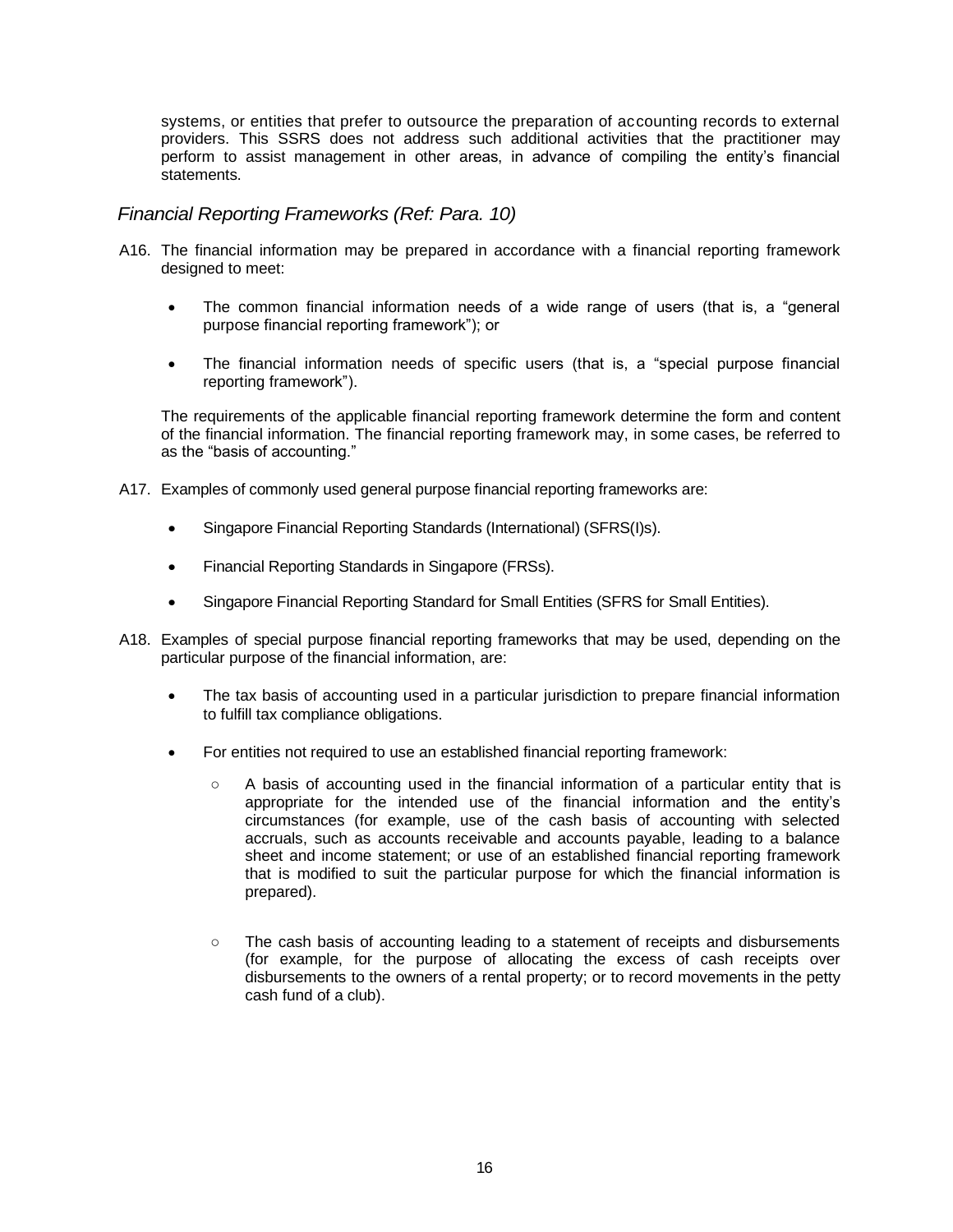### **Ethical Requirements (Ref: Para. 21)**

A19. The ACRA Code establishes the fundamental principles of ethics, which are:

- (a) Integrity;
- (b) Objectivity;
- (c) Professional competence and due care;
- (d) Confidentiality; and
- (e) Professional behavior.

The fundamental principles of ethics establish the standard of behavior expected of a professional accountant.

The ACRA Code provides a conceptual framework that establishes the approach which a professional accountant is required to apply when identifying, evaluating and addressing threats to compliance with the fundamental principles. In the case of audits, reviews and other assurance engagements, the ACRA Code sets out Independence Standards, established by the application of the conceptual framework to threats to independence in relation to those engagements.

#### *Ethical Considerations Regarding the Practitioner's Association with Information (Ref: Para. 21, 24(a)–(d))*

- A20. Under the ACRA Code<sup>6</sup>, in applying the principle of integrity, a professional accountant in public practice is required to not knowingly be associated with reports, returns, communications or other information where the professional accountant in public practice believes that the information:
	- (a) Contains a materially false or misleading statement;
	- (b) Contains statements or information provided recklessly; or
	- (c) Omits or obscures required information where such omission or obscurity would be misleading.

When a professional accountant in public practice becomes aware that he has been associated with such information, he is required by the ACRA Code to take steps to be disassociated from that information.

*Independence (Ref: Para. 17(g), 21)*

A21. Notwithstanding that the *Independence Standards* of the ACRA Code do not apply to compilation engagements, national ethical codes or laws or regulations may specify requirements or disclosure rules pertaining to independence.

### **Ethical Requirements (Ref: Para. 21)**

Reporting of Identified or Suspected Non-Compliance with Laws and Regulations to an Appropriate Authority outside the Entity

A21a. Law, regulation or relevant ethical requirements may:

<sup>6</sup> The ACRA Code Part A, paragraph R111.2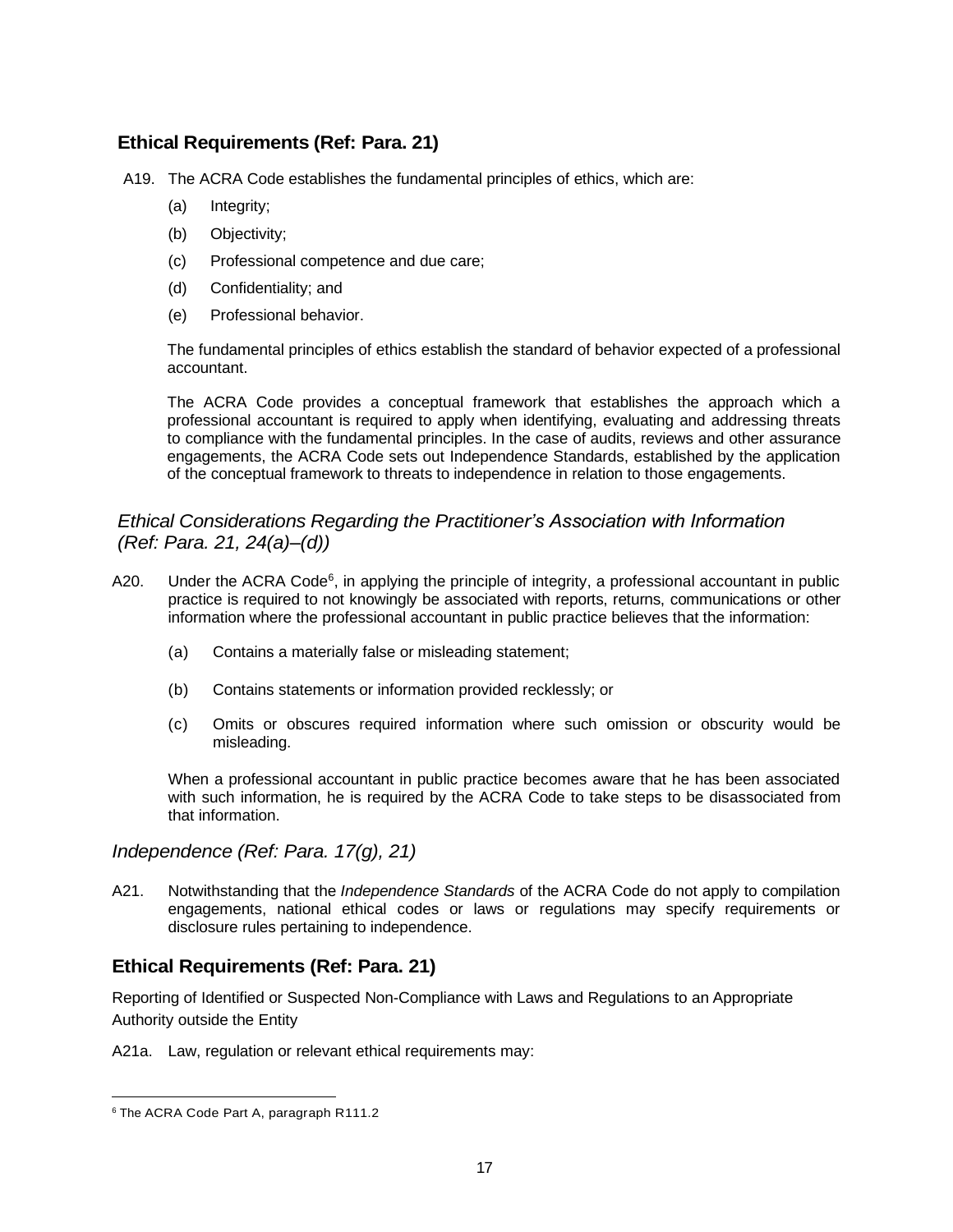- (a) Require the practitioner to report identified or suspected non-compliance with laws and regulations to an appropriate authority outside the entity.
- (b) Establish responsibilities under which reporting to an appropriate authority outside the entity may be appropriate in the circumstances.<sup>7</sup>
- A21b. Reporting identified or suspected non-compliance with laws and regulations to an appropriate authority outside the entity may be required or appropriate in the circumstances because:
	- (a) Law, regulation or relevant ethical requirements require the practitioner to report;
	- (b) The practitioner has determined reporting is an appropriate action to respond to identified or suspected non-compliance in accordance with relevant ethical requirements; or
	- (c) Law, regulation or relevant ethical requirements provide the practitioner with the right to do so.
- A21c. Under paragraph 28 of this SSRS, the practitioner is not expected to have a level of understanding of laws and regulations beyond that necessary to be able to perform the compilation engagement. However, law, regulation or relevant ethical requirements may expect the practitioner to apply knowledge, professional judgment and expertise in responding to identified or suspected non-compliance. Whether an act constitutes actual non-compliance is ultimately a matter to be determined by a court or other appropriate adjudicative body.
- A21d. In some circumstances, the reporting of identified or suspected non-compliance with laws and regulations to an appropriate authority outside the entity may be precluded by the practitioner's duty of confidentiality under law, regulation or relevant ethical requirements. In other cases, reporting identified or suspected non-compliance to an appropriate authority outside the entity would not be considered a breach of the duty of confidentiality under the relevant ethical requirements.<sup>8</sup>
- A21e. The practitioner may consider consulting internally (e.g., within the firm or network firm), obtaining legal advice to understand the professional or legal implications of taking any particular course of action, or consulting on a confidential basis with a regulator or a professional body (unless doing so is prohibited by law or regulations or would breach the duty of confidentiality). $9$

## **Professional Judgment (Ref: Para. 22, 24(e)(iii))**

- A22. Professional judgment is essential to the proper conduct of a compilation engagement. This is because interpretation of relevant ethical requirements and the requirements of this SSRS, and the need for informed decisions throughout the performance of a compilation engagement, require the application of relevant knowledge and experience to the facts and circumstances of the engagement. Professional judgment is necessary, in particular, when the engagement involves assisting management of the entity regarding decisions about:
	- The acceptability of the financial reporting framework that is to be used to prepare and present the financial information of the entity, in view of the intended use of the financial information and the intended users thereof.
	- The application of the applicable financial reporting framework, including:

 $\frac{7}{8}$  See, for example, paragraphs R360.36 and R360.37 of the ACRA Code.

See, for example, paragraphs R114.1, 114.1 A1 and R360.37 of the ACRA Code.

See, for example, paragraph 360.39 A1 of the ACRA Code.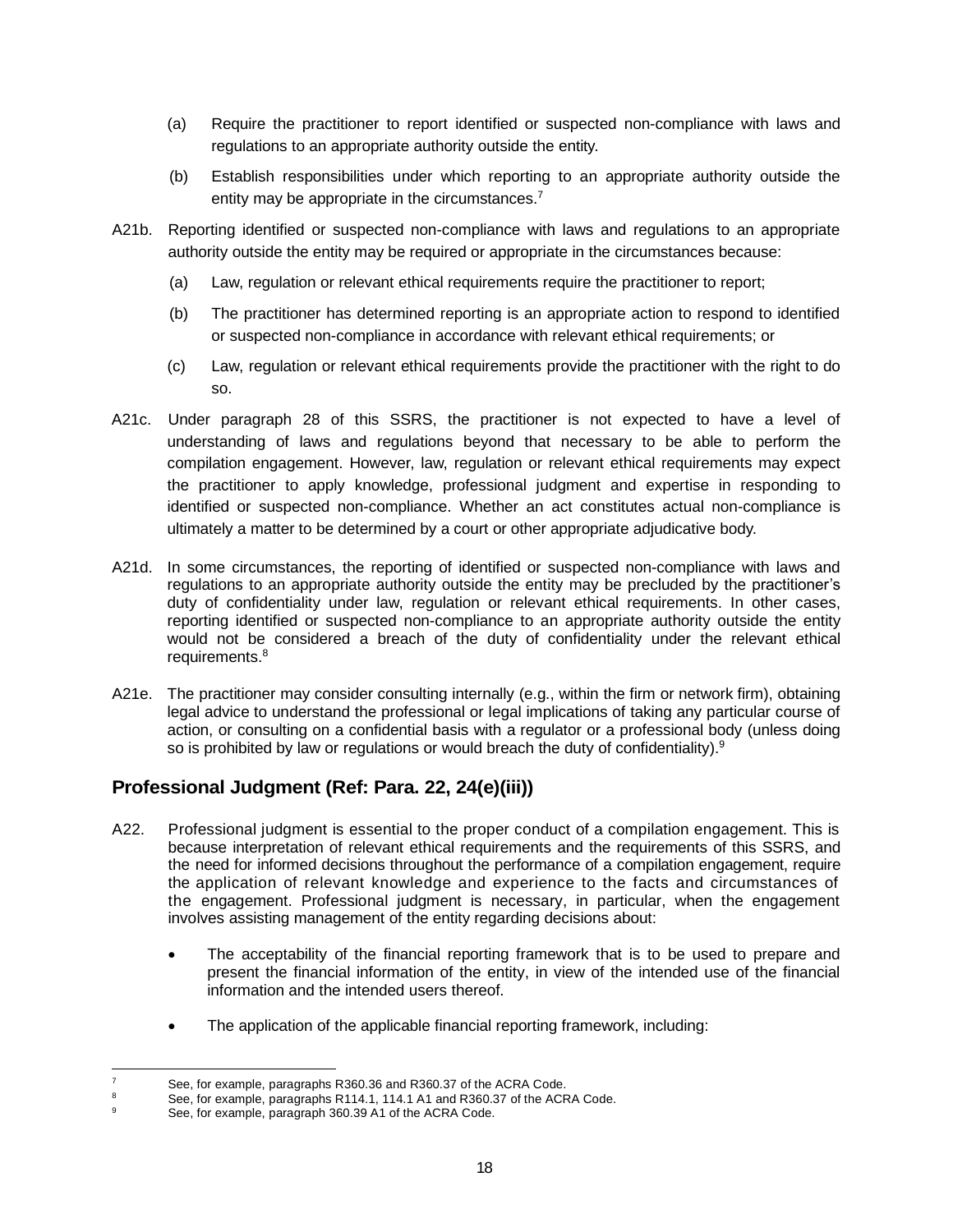- o Selection of appropriate accounting policies under that framework;
- o Development of accounting estimates needed for the financial information to be prepared and presented under that framework; and
- o Preparation and presentation of financial information in accordance with the applicable financial reporting framework.

The practitioner's assistance to management is always provided on the basis that management or those charged with governance, as appropriate, understand the significant judgments that are reflected in the financial information, and accept responsibility for those judgments.

- A23. Professional judgment involves the application of relevant training, knowledge and experience, within the context provided by this SSRS and accounting and ethical standards, in making informed decisions about the courses of action that are appropriate in the circumstances of the compilation engagement.
- A24. The exercise of professional judgment in individual engagements is based on the facts and circumstances that are known to the practitioner up to the date of the practitioner's report on the engagement, including:

Knowledge acquired from performance of other engagements undertaken for the entity, where applicable (for example, taxation services).

The practitioner's understanding of the entity's business and operations, including its accounting system, and of the application of the applicable financial reporting framework in the industry in which the entity operates.

The extent to which the preparation and presentation of the financial information requires the exercise of management judgment.

#### **Engagement Level Quality Control (Ref: Para. 23(b))**

- A25. The actions of the engagement partner and appropriate messages to the other members of the engagement team, in taking responsibility for the overall quality on each engagement, emphasize the importance to achieving the quality of the engagement of:
	- (a) Performing work that complies with professional standards and regulatory and legal requirements;
	- (b) Complying with the firm's quality control policies and procedures as applicable; and

Issuing the practitioner's report for the engagement in accordance with this SSRS.

#### *Acceptance and Continuance of Client Relationships and Compilation Engagements (Ref: Para. 23(b)(i))*

A26. SSQC 1 requires the firm to obtain such information as it considers necessary in the circumstances before accepting an engagement with a new client, when deciding whether to continue an existing engagement, and when considering acceptance of a new engagement with an existing client. Information that assists the engagement partner in determining whether acceptance or continuance of client relationships and compilation engagements is appropriate may include information concerning the integrity of the principal owners, key management and those charged with governance. If the engagement partner has cause to doubt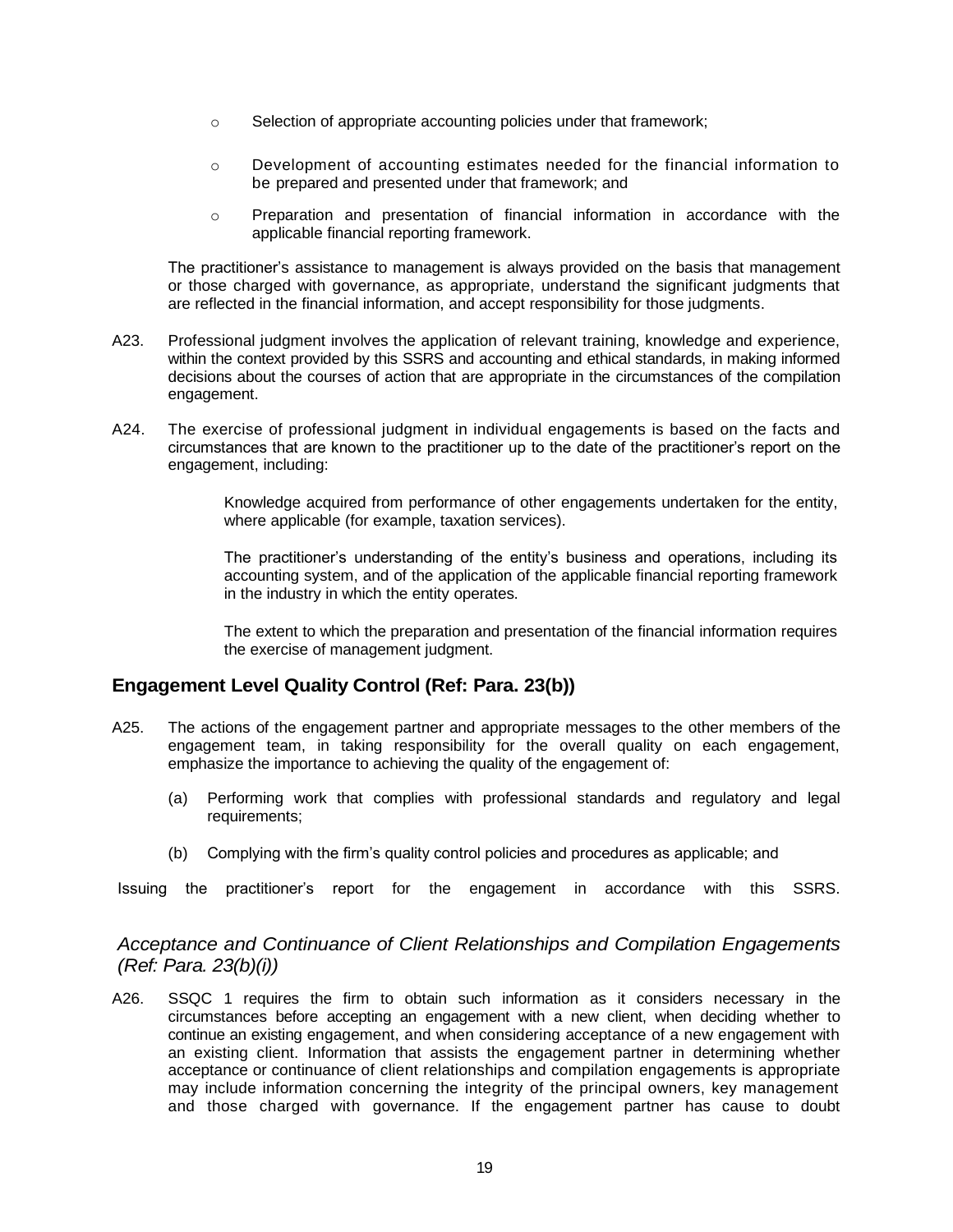management's integrity to a degree that is likely to affect proper performance of the engagement, it may not be appropriate to accept the engagement.

#### *Compliance with Relevant Ethical Requirements in Conducting the Engagement (Ref: Para. 23(b)(iii))*

A27. SSQC 1 sets out the responsibilities of the firm for establishing policies and procedures designed to provide it with reasonable assurance that the firm and its personnel comply with relevant ethical requirements. This SSRS sets out the engagement partner's responsibilities with respect to the engagement team's compliance with relevant ethical requirements.

#### **Engagement Acceptance and Continuance**

#### *Identifying the Intended Use of the Financial Information (Ref: Para. 24(a))*

- A28. The intended use of the financial information is identified with reference to applicable law, regulation, or other arrangements established concerning the provision of financial information of the entity, bearing in mind the financial information needs of parties internal or external to the entity who are the intended users. Examples are financial information required to be provided by an entity in connection with undertaking transactions or financing applications with external parties such as suppliers, banks or other providers of finance or funding.
- A29. The practitioner's identification of the intended use of the financial information also involves understanding such factors as the particular purpose(s) of management, or those charged with governance, where applicable, that are intended to be served through requesting the compilation engagement, and those of the engaging party where different. For example, a grant funding body may require the entity to provide financial information compiled by a professional accountant to obtain information about certain aspects of an entity's operations or activities, prepared in a specified form, to support provision of a grant or continuation of an existing grant.

#### *Identification of the Applicable Financial Reporting Framework (Ref: Para. 17(a), 24(b))*

- A30. The decision about the financial reporting framework that management adopts for the financial information is made in the context of the intended use of the information as described in the agreed terms of engagement, and the requirements of any applicable law or regulation.
- A31. The following are examples of factors that indicate it may be relevant to consider whether the financial reporting framework is acceptable:

The nature of the entity, and whether it is a regulated form of entity, for example, whether it is a profit-oriented business enterprise, a public sector entity or a not-for-profit organization.

The intended use of the financial information and the intended users. For example, the financial information could be intended to be used by a wide range of users or, alternatively, could be for use by management or by certain external users in the context of a particular purpose specified as part of agreeing the terms of the compilation engagement.

Whether the applicable financial reporting framework is prescribed or specified, either in applicable law or regulation, or in a contract or other form of agreement with a third party, or as part of governance or accountability arrangements adopted voluntarily by the entity.

The nature and form of the financial information that is to be prepared and presented under the applicable financial reporting framework, for example, a complete set of financial statements, a single financial statement, or financial information presented in another format agreed between parties to a contract or other form of agreement.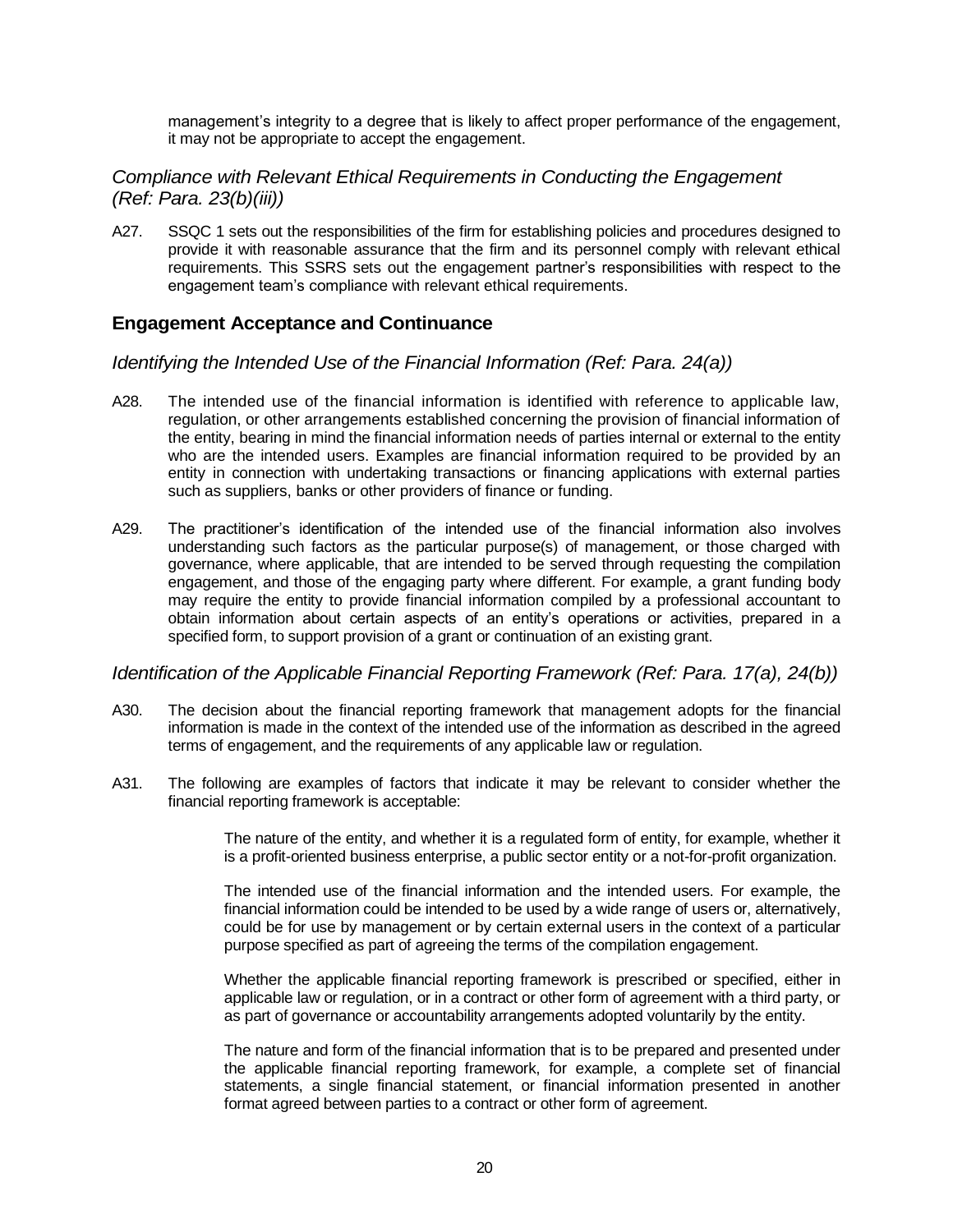## *Relevant Factors When Financial Information Is Intended for a Particular Purpose (Ref: Para. 24(a) –(b))*

- A32. The engaging party generally agrees the nature and form of financial information that is intended for a particular purpose with the intended users, for example as specified under the financial reporting provisions of a contract or a project grant or as needed to support the entity's transactions or activities. The relevant contract may require use of an established financial reporting framework, such as a general purpose financial reporting framework established by an authorized or recognized standard-setting body or by law or regulation. Alternatively, the parties to the contract may agree on the use of a general purpose framework with modifications or adaptions that fit their particular needs. In that case, the applicable financial reporting framework may be described in the financial information and in the practitioner's report as being the financial reporting provisions of the specified contract rather than with reference to the modified financial reporting framework. In such cases, notwithstanding that the compiled financial information may be made more broadly available, the applicable financial reporting framework is a special purpose framework, and the practitioner is required to comply with the relevant reporting requirements of this SSRS.
- A33. When the applicable financial reporting framework is a special purpose financial reporting framework, the practitioner is required by this SSRS to record any restrictions on either the intended use or distribution of the financial information in the engagement letter, and to state in the practitioner's report that the financial information is prepared using a special purpose financial reporting framework, and as a result may not be suitable for other purposes.

#### *Responsibilities of Management (Ref: Para. (24(e))*

- A34. Under this SSRS, the practitioner is required to obtain the agreement of management, or where applicable those charged with governance, on management's responsibilities in relation to both the financial information and the compilation engagement as a condition precedent to accepting the engagement. In smaller entities, management, or those charged with governance where applicable, may not be well-informed about what those responsibilities are, including those arising in applicable law or regulation. In order to obtain management's agreement on an informed basis, the practitioner may find it necessary to discuss those responsibilities with management in advance of seeking management's agreement on its responsibilities.
- A35. If management does not acknowledge its responsibilities in the context of a compilation engagement, the practitioner is not able to undertake the engagement, and it is not appropriate for the practitioner to accept the engagement unless required to do so under applicable law or regulation. In circumstances where the practitioner is nevertheless required to accept the engagement, the practitioner may need to communicate with management about the importance of these matters and the implications for the engagement.
- A36. The practitioner is entitled to rely on management to provide all relevant information for the compilation engagement on an accurate, complete and timely basis. The form of the information provided by management for the purpose of the engagement will vary in different engagement circumstances. In broad terms, it will comprise records, documents, explanations and other information relevant to the compilation of the financial information using the applicable financial reporting framework. The information provided may include, for example, information about management assumptions, intentions or plans underlying development of accounting estimates needed to compile the information under the applicable financial reporting framework.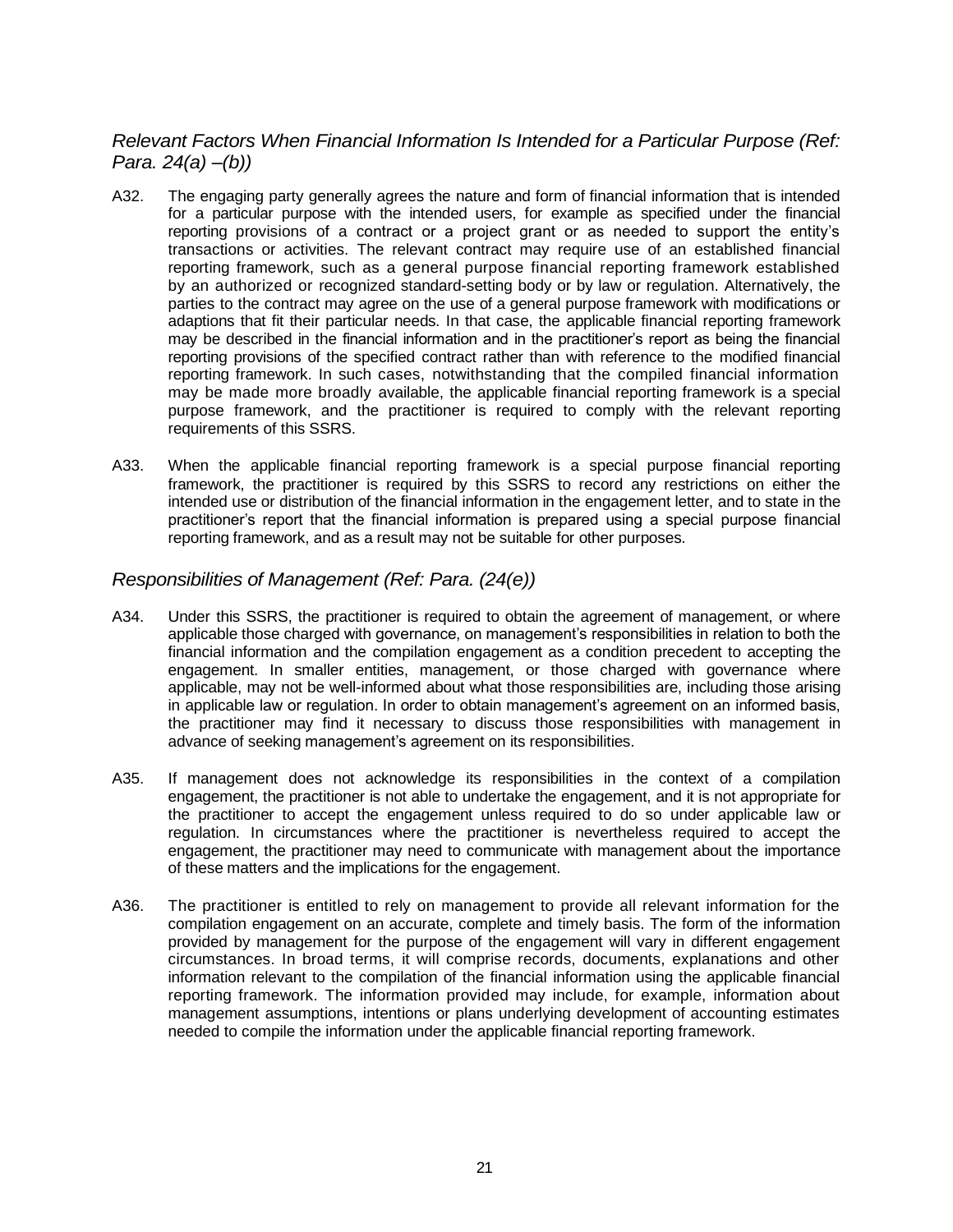## *Engagement Letter or Other Form of Written Agreement (Ref: Para. 25)*

- A37. It is in the interests of both management, and the engaging parties where different, and the practitioner that the practitioner sends an engagement letter to management and, where applicable, to the engaging parties prior to performing the compilation engagement, to help avoid misunderstandings with respect to the compilation engagement. An engagement letter confirms the practitioner's acceptance of the engagement and confirms such matters as:
	- The objectives and scope of the engagement, including the understanding of the parties to the engagement that the engagement is not an assurance engagement.
	- The intended use and distribution of the financial information, and any restrictions on its use or distribution (where applicable).
	- The responsibilities of management in relation to the compilation engagement.
	- The extent of the practitioner's responsibilities, including that the practitioner will not express an audit opinion or a review conclusion on the financial information.
	- The form and content of the report to be issued by the practitioner for the engagement.

Form and Content of the Engagement Letter

- A38. The form and content of the engagement letter may vary for each engagement. In addition to the matters required by this SSRS, an engagement letter may make reference to, for example:
	- Arrangements concerning the involvement of other practitioners and experts in some aspects of the compilation engagement.
	- Arrangements to be made with the predecessor practitioner, if any, in the case of an initial engagement.
	- The possibility that management or those charged with governance, as appropriate, may be requested to confirm in writing certain information or explanations conveyed orally to the practitioner during the engagement.
	- Ownership of the information used for purposes of the compilation engagement, distinguishing between documents and information of the entity provided for the engagement and the practitioner's engagement documentation, having regard to applicable law and regulation.
	- A request for management, and the engaging party if different, to acknowledge receipt of the engagement letter and to agree to the terms of the engagement outlined therein.

Illustrative Engagement Letter

A39. An illustrative engagement letter for a compilation engagement is set out in Appendix 1 to this SSRS.

#### *Recurring Engagements (Ref: Para. 26)*

A40. The practitioner may decide not to send a new engagement letter or other written agreement each period. However, the following factors may indicate that it is appropriate to revise the terms of the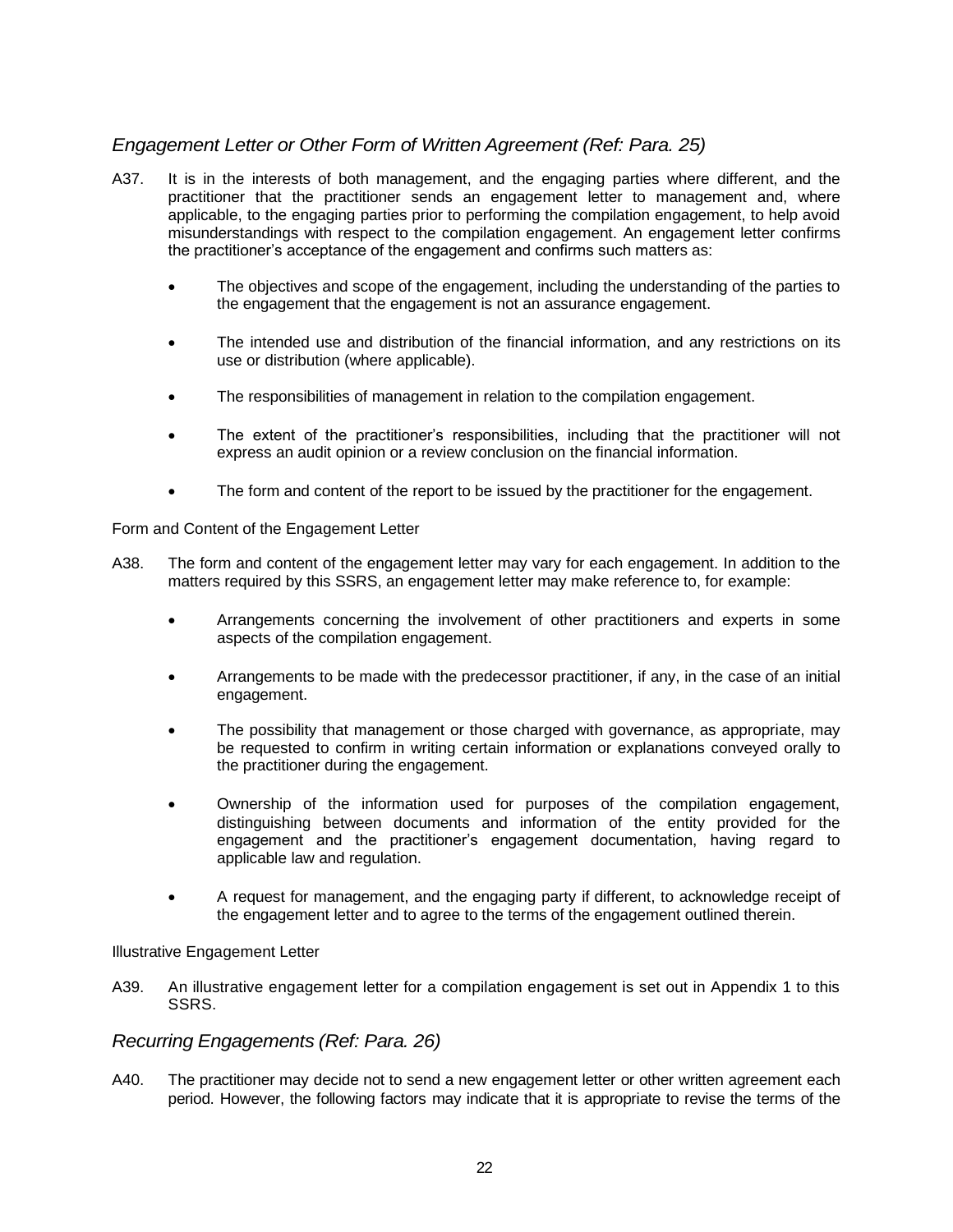compilation engagement, or to remind management or the engaging party, where applicable, of the existing terms of the engagement:

- Any indication that management or the engaging party, where applicable, misunderstands the objective and scope of the engagement.
- Any revised or special terms of the engagement.
- A recent change of senior management of the entity.
- A significant change in ownership of the entity.
- A significant change in nature or size of the entity's business.
- A change in legal or regulatory requirements affecting the entity.
- A change in the applicable financial reporting framework.

### **Communication with Management and Those Charged with Governance (Ref: Para. 27)**

- A41. The appropriate timing for communications will vary with the circumstances of the compilation engagement. Relevant circumstances include the significance and nature of the matter and any action expected to be taken by management or those charged with governance. For example, it may be appropriate to communicate a significant difficulty encountered during the engagement as soon as practicable if management or those charged with governance are able to assist the practitioner to overcome the difficulty.
- A41a. Relevant ethical requirements may include a requirement to report identified or suspected noncompliance with laws and regulations to an appropriate level of management or those charged with governance. In some jurisdictions, law or regulation may restrict the practitioner's communication of certain matters with management or those charged with governance. Law or regulation may specifically prohibit a communication, or other action, that might prejudice an investigation by an appropriate authority into an actual, or suspected, illegal act, including alerting the entity, for example, when the practitioner is required to report the identified or suspected noncompliance to an appropriate authority pursuant to anti-money laundering legislation. In these circumstances, the issues considered by the practitioner may be complex and the practitioner may consider it appropriate to obtain legal advice.

## **Performing the Engagement**

#### *The Practitioner's Understanding (Ref: Para. 28)*

- A42. Obtaining an understanding of the entity's business and its operations, including the entity's accounting system and accounting records, is an ongoing process that occurs throughout the compilation engagement. The understanding establishes a frame of reference within which the practitioner exercises professional judgment in compiling the financial information.
- A43. The breadth and depth of the understanding the practitioner has or obtains about the entity's business and operations is less than that possessed by management. It is directed at the level that is sufficient for the practitioner to be able to compile the financial information under the terms of the engagement.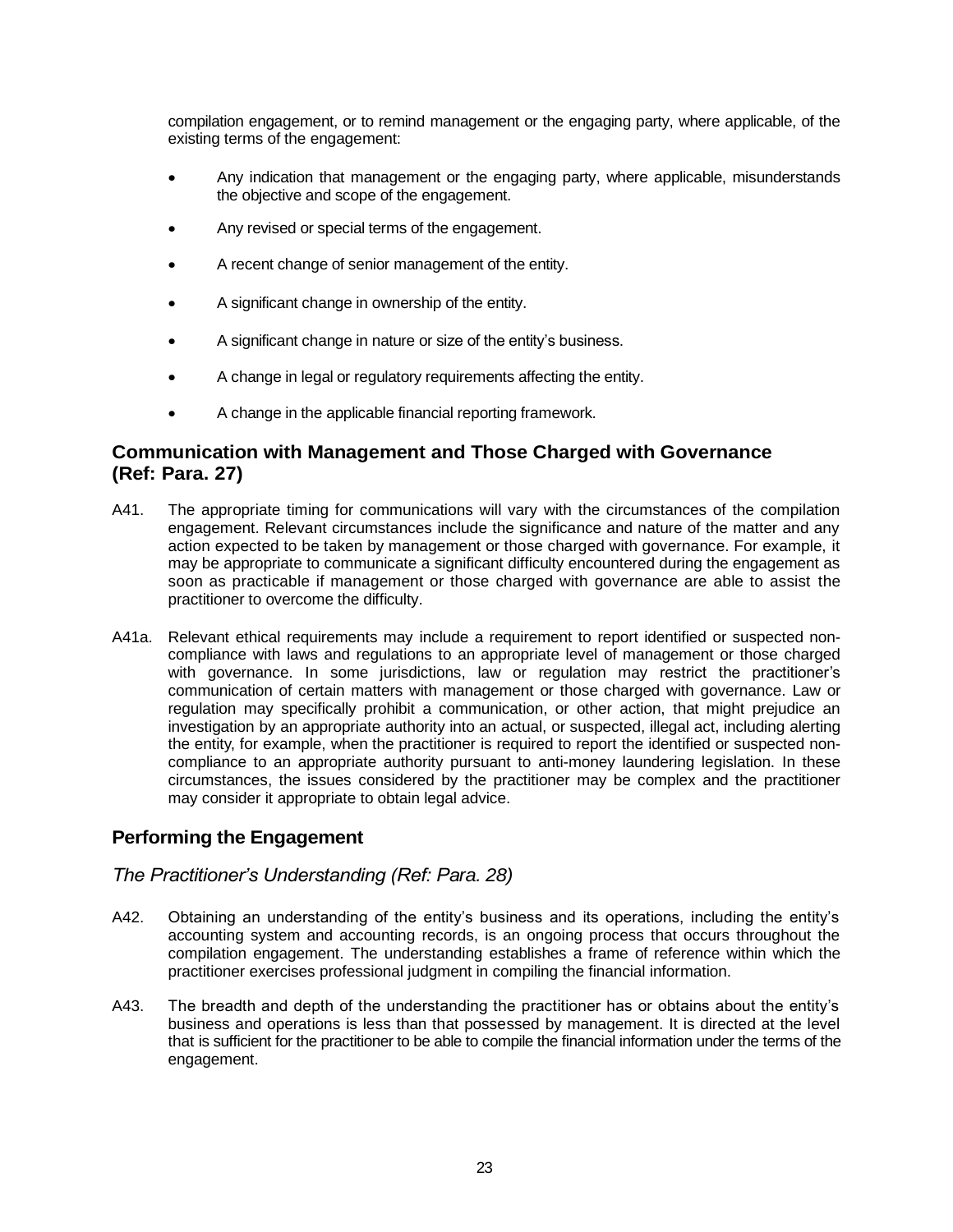- A44. Examples of matters the practitioner may consider in obtaining an understanding of the entity's business and operations and the applicable financial reporting framework include:
	- The size and complexity of the entity and its operations.
	- The complexity of the financial reporting framework.
	- The entity's financial reporting obligations or requirements, whether they exist under applicable laws and regulation, under the provisions of a contract or other form of agreement with a third party, or in the context of voluntary financial reporting arrangements.
	- The level of development of the entity's management and governance structure regarding management and oversight of the entity's accounting records and financial reporting systems that underpin the preparation of financial information of the entity.
	- The level of development and complexity of the entity's financial accounting and reporting systems and related controls.
	- The nature of the entity's assets, liabilities, revenues and expenses.

#### *Compiling the Financial Information*

Significant Judgments (Ref: Para.30)

A45. In some compilation engagements, the practitioner does not provide assistance to management with significant judgments. In other engagements, the practitioner may provide such assistance, for example, in relation to a required accounting estimate or helping management with its consideration of appropriate accounting policies. Where assistance is provided, discussion is needed so that management and those charged with governance, as appropriate, understand the significant judgments reflected in the financial information, and accept their responsibility for those judgments.

Reading the Financial Information (Ref: Para. 31)

A46. The practitioner's reading of the financial information is intended to assist the practitioner in fulfilling the practitioner's ethical obligations relevant to the compilation engagement.

Proposing Amendments to the Financial Information

Reference to or description of the applicable financial reporting framework (Ref: Para. 34(a))

A47. There may be circumstances when the applicable financial reporting framework is an established financial reporting framework with significant departures therefrom. If the description of the applicable financial reporting framework in the compiled financial information makes reference to the established framework with significant departures, the practitioner may need to consider whether the reference to the established framework is misleading in the circumstances of the engagement.

Amendment for material misstatements, and for the information not to be misleading (Ref: Para. 34(b)– (c))

- A48. The practitioner's consideration of materiality is made in the context of the applicable financial reporting framework. Some financial reporting frameworks discuss the concept of materiality in the context of the preparation and presentation of financial information. Although financial reporting frameworks may discuss materiality in different terms, they generally explain that:
	- Misstatements, including omissions, are considered to be material if they, individually or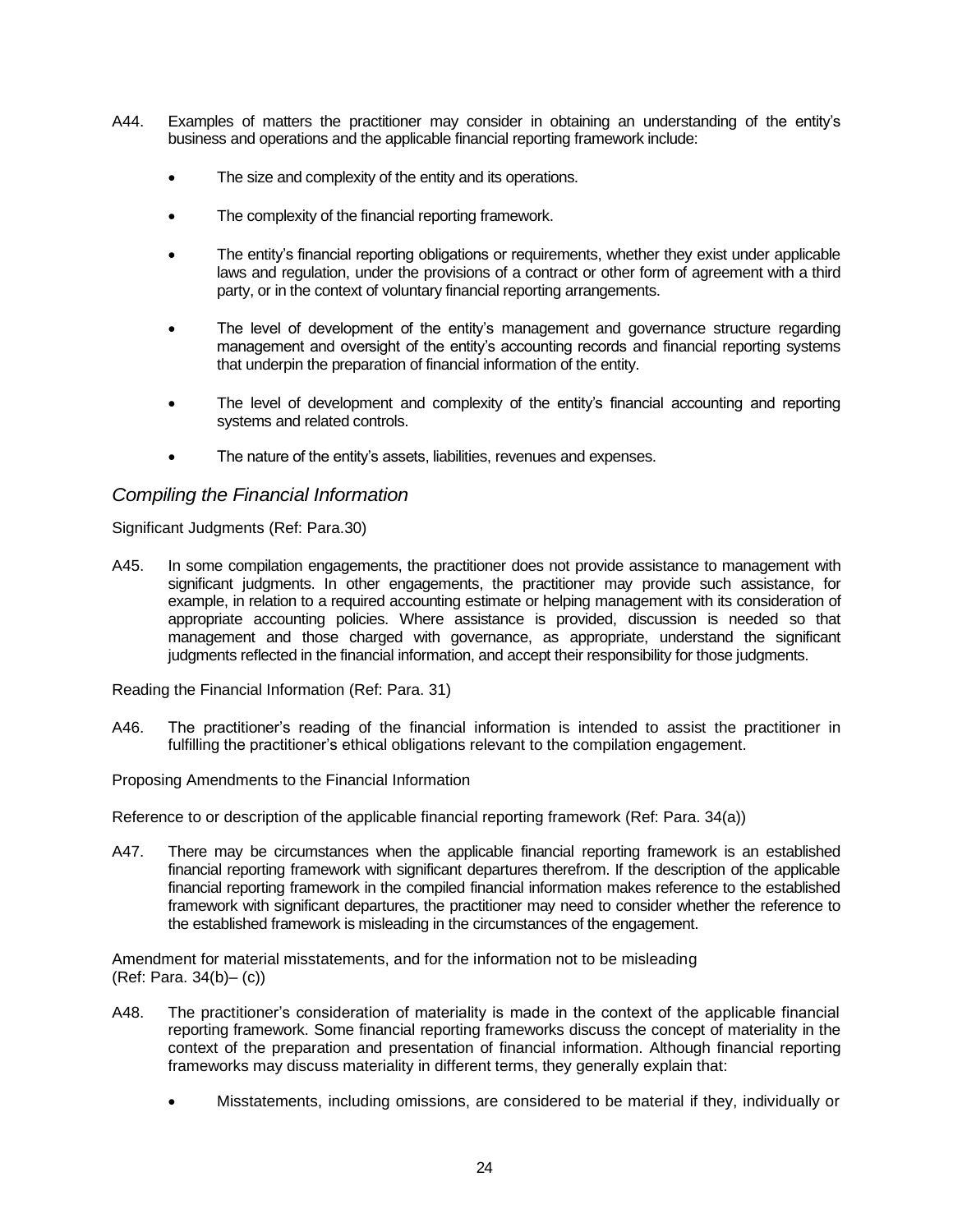in the aggregate, could reasonably be expected to influence the economic decisions of users taken on the basis of the financial information;

- Judgments about materiality are made in light of surrounding circumstances, and are affected by the size or nature of a misstatement, or a combination of both; and
- Judgments about matters that are material to users of the financial information are based on a consideration of the common financial information needs of users as a group. The possible effect of misstatements on specific individual users, whose needs may vary widely, is not considered.
- A49. If present in the applicable financial reporting framework, such a discussion provides a frame of reference for the practitioner in understanding materiality for the purpose of the compilation engagement. If not present, the above considerations provide the practitioner with a frame of reference.
- A50. The practitioner's perception of the needs of users of the financial information affects the practitioner's view of materiality. In this context, it is reasonable for the practitioner to assume that users:
	- Have a reasonable knowledge of business and economic activities and accounting, and a willingness to study the financial information with reasonable diligence;
	- Understand that financial information is prepared and presented to levels of materiality;
	- Recognize the uncertainties inherent in the measurement of amounts based on the use of
	- estimates, judgment and the consideration of future events; and
	- Make reasonable economic decisions on the basis of the information in the financial information.
- A51. The applicable financial reporting framework may include the premise that the financial information is prepared on the going concern basis. If the practitioner becomes aware that uncertainties exist regarding the entity's ability to continue as a going concern, the practitioner may, as appropriate, suggest a more appropriate presentation under the applicable financial reporting framework, or appropriate disclosures concerning the entity's ability to continue as a going concern, in order to be in compliance with that framework, and to avoid the financial information being misleading.

Conditions that Require the Practitioner to Withdraw from the Engagement (Ref: Para. 33, 35)

A52. In circumstances addressed by the requirements of this SSRS where withdrawal from the engagement is necessary, the responsibility to inform management and those charged with governance of the reasons for withdrawing provides an opportunity to explain the practitioner's ethical obligations.

#### **Documentation (Ref: Para. 38)**

- A53. The documentation required by this SSRS serves a number of purposes, including the following:
	- Providing a record of matters of continuing relevance to future compilation engagements.
	- Enabling the engagement team, as applicable, to be accountable for its work, including recording the completion of the engagement.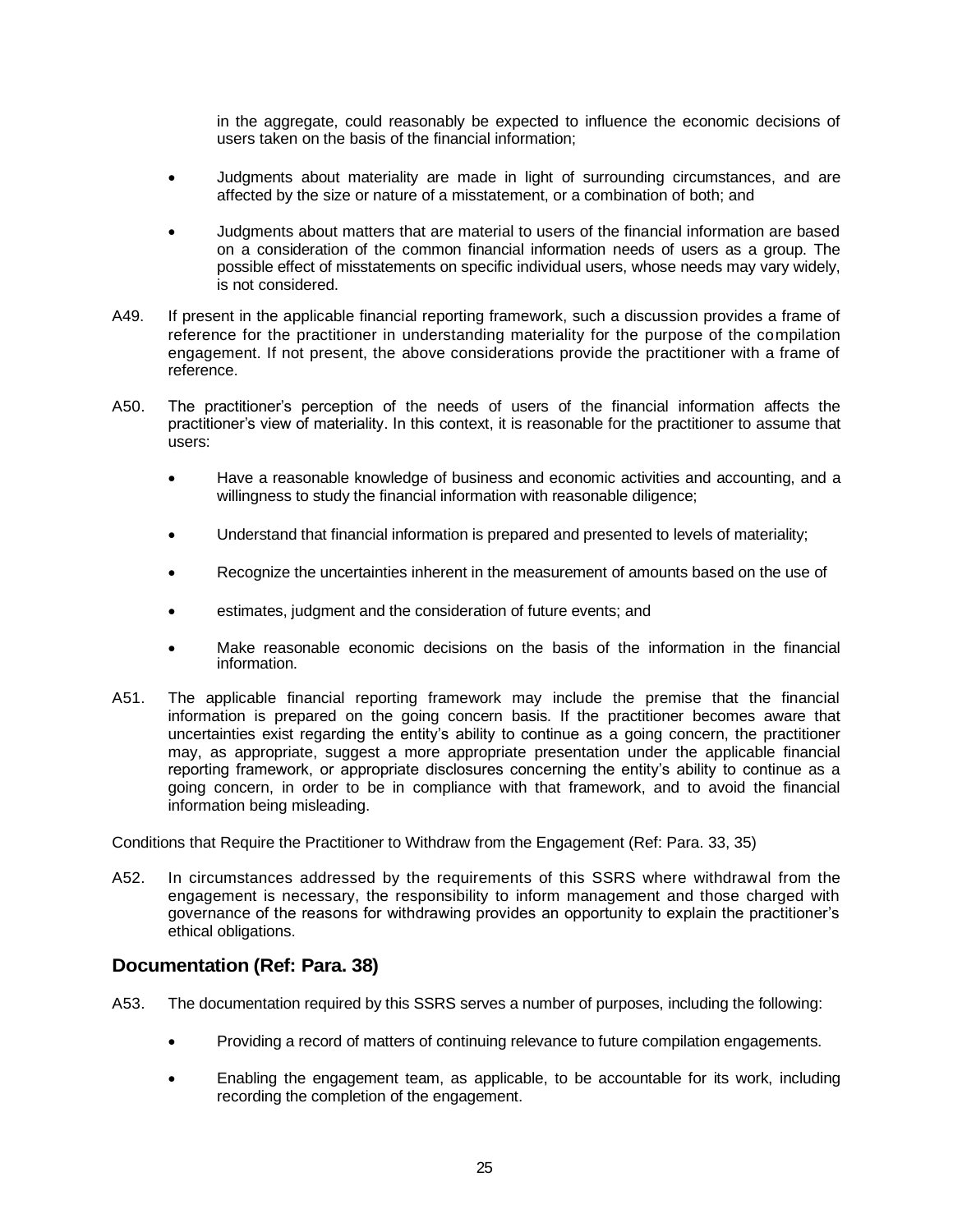- A54. The practitioner may consider also including in the engagement documentation a copy of the entity's trial balance, summary of significant accounting records or other information that the practitioner used to perform the compilation.
- A55. In recording how the compiled financial information reconciles with the underlying records, documents, explanations and other information provided by management for the purpose of the compilation engagement, the practitioner may, for example, keep a schedule showing the reconciliation of the entity's general ledger account balances to the compiled financial information, including any adjusting journal entries or other amendments to the financial information that the practitioner has agreed with management in the course of the engagement.

### **The Practitioner's Report (Ref: Para. 40)**

- A56. The written report encompasses reports issued in hard copy format and those issued using an electronic medium.
- A57. When the practitioner is aware that the compiled financial information and the practitioner's report will be included in a document that contains other information, such as a financial report, the practitioner may consider, if the form of presentation allows, identifying the page numbers on which the financial information is presented. This helps users to identify the financial information to which the practitioner's report relates.

#### *Addressees of the Report (Ref: Para. 40(b))*

A58. Law or regulation may specify to whom the practitioner's report is to be addressed in the particular jurisdiction. The practitioner's report is normally addressed to the party who engaged the practitioner under the terms of the engagement, ordinarily the management of the entity.

#### *Financial Information Prepared Using a Special Purpose Financial Reporting Framework (Ref: Para. 40(j))*

- A59. Under this SSRS, if the financial information is prepared using a special purpose financial reporting framework, the practitioner's report is required to draw the attention of readers of the report to the special purpose financial reporting framework used in the financial information, and to state that the financial information may therefore not be suitable for other purposes. This may be supplemented by an additional clause that restricts either the distribution or use, or both, of the practitioner's report to the intended users only.
- A60. Financial information prepared for a particular purpose may be obtained by parties other than the intended users, who may seek to use the information for purposes other than those for which the information was intended. For example, a regulator may require certain entities to provide financial statements prepared using a special purpose financial reporting framework, and those financial statements to be on public record. The fact of the wider availability of those financial statements to parties other than the intended users does not mean the financial statements would then become general purpose financial statements. The practitioner's statements required to be included in the practitioner's report are needed to draw readers' attention to the fact that the financial statements are prepared under a special purpose financial reporting framework, and may not, therefore, be suitable for other purposes.

Restriction on Distribution and Use of the Practitioner's Report

A61. The practitioner may consider it appropriate to indicate that the practitioner's report is intended solely for the specified intended users of the financial information. Depending on the law or regulation of the particular jurisdiction, this may be achieved by restricting either the distribution or use, or both, of the practitioner's report to the intended users only.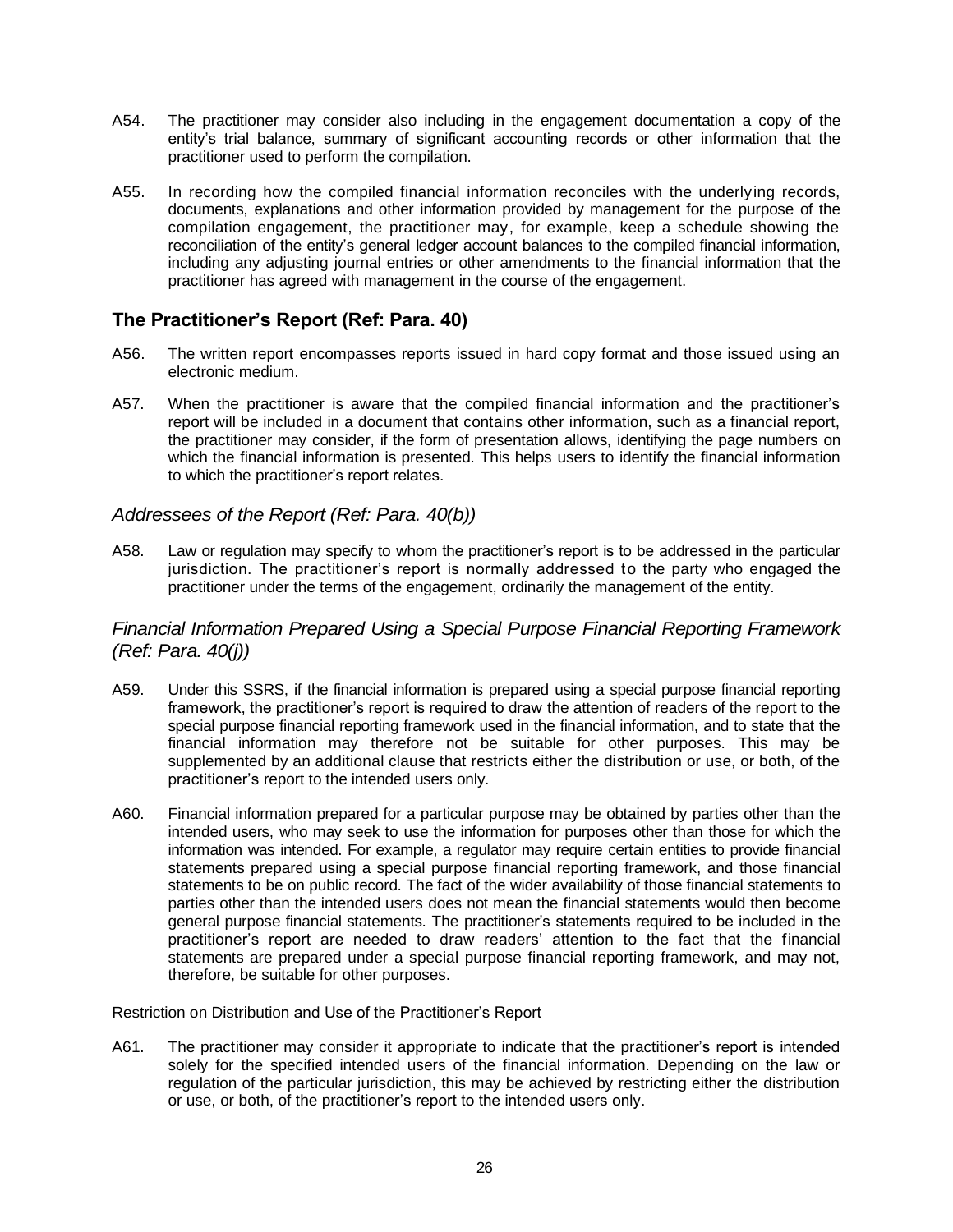## *Completion of the Compilation Engagement and Dating of the Practitioner's Report (Ref: Para. 37, 38, 41)*

A62. The process that exists within the entity for the approval of the financial information by management, or by those charged with governance as appropriate, is a relevant consideration for the practitioner when completing the compilation engagement. Depending on the nature and purpose of the financial information, there may be an established approval process that management or those charged with governance are required to follow, or that is prescribed in applicable law and regulation, for the preparation and finalization of financial information or financial statements of the entity.

Illustrative Reports (Ref: Para. 40)

A63. Appendix 2 to this SSRS contains illustrations of practitioners' compilation reports incorporating the required elements of the report.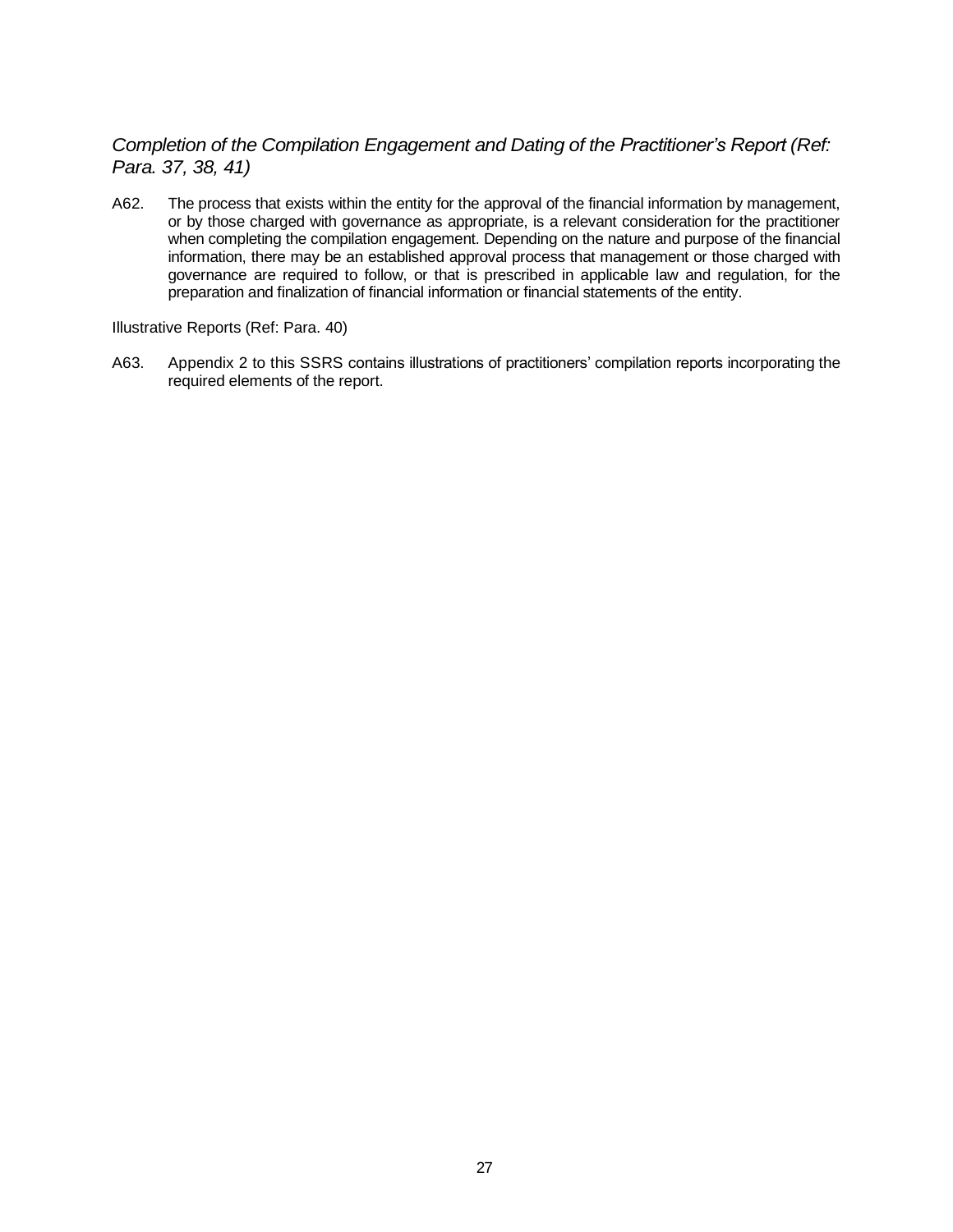# **Illustrative Engagement Letter for a Compilation Engagement**

The following is an example of an engagement letter for a compilation engagement that illustrates the relevant requirements and guidance contained in this SSRS. This letter is not authoritative but is intended only to be a guide that may be used in conjunction with the considerations outlined in this SSRS. It will need to be adapted according to the requirements and circumstances of individual compilation engagements. It is drafted to refer to the compilation of financial statements for a single reporting period and would require adaptation if intended or expected to apply to a recurring engagement as described in this SSRS. It may be appropriate to seek legal advice that any proposed letter is suitable.

This engagement letter illustrates the following circumstances:

The financial statements are to be compiled for sole use by the management of a company (ABC Company), and use of the financial statements will be restricted to management. Use and distribution of the practitioner's report is also restricted to management.

The compiled financial statements will comprise only the balance sheet of the company as at December 31, 20X1 and the income statement for the year then ended, without notes. Management has determined that the financial statements be prepared on an accrual basis as described.

\*\*\*

To the Management<sup>10</sup> of ABC Company:

*[The objective and scope of the compilation engagement]* 

You have requested that we provide the following services:

On the basis of information that you will provide, we will assist you in the preparation and presentation of the following financial statements for ABC Company: the balance sheet of ABC Company as at December 31, 20X1 and the income statement for the year then ended, on the historical cost basis, reflecting all cash transactions with the addition of trade accounts payable, trade accounts receivable less an allowance for doubtful accounts, inventory accounted for on an average cost basis, current income taxes payable as at the reporting date, and capitalization of significant long-lived assets at historical cost amortized over their estimated useful lives on the straight-line basis. These financial statements will not include explanatory notes, other than a note describing the basis of accounting as set out in this engagement letter.

The purpose for which the financial statements will be used is to provide full-year financial information showing the entity's financial position at the financial reporting date of December 31, 20X1 and financial performance for the year then ended. The financial statements will be solely for your use, and will not be distributed to other parties.

#### Our Responsibilities

A compilation engagement involves applying expertise in accounting and financial reporting to assist you in the preparation and presentation of financial information. Since a compilation engagement is not an assurance engagement, we are not required to verify the accuracy or completeness of the information you provide to us for the compilation engagement, or otherwise to gather evidence to express an audit opinion

<sup>&</sup>lt;sup>10</sup> Throughout this illustrative engagement letter, references to "you," "we," "us," "management," "those charged with governance" and "practitioner" would be used or amended as appropriate in the circumstances.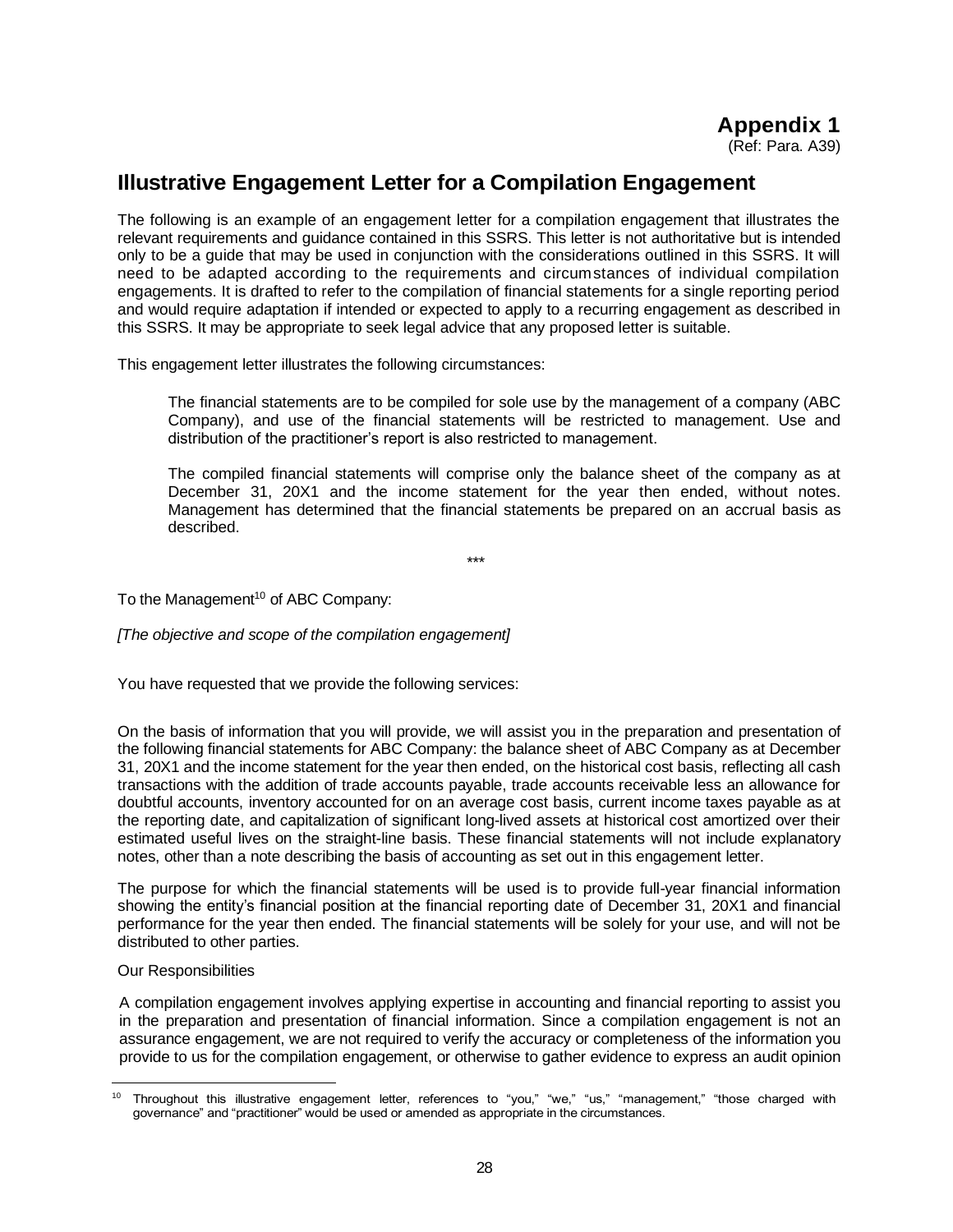or a review conclusion. Accordingly, we will not express an audit opinion or a review conclusion. Accordingly, we will not express an audit opinion or a review conclusion on whether the financial statements are prepared in accordance with the basis of accounting you have specified, as described above.

We will perform the compilation engagement in accordance with the Singapore Standard on Related Services (SSRS) 4410 (Revised), *Compilation Engagements*. SSRS 4410 (Revised) requires that, in undertaking this engagement, we comply with relevant ethical requirements, including principles of integrity, objectivity, professional competence and due care. For that purpose, we are required to comply with the Accounting and Corporate Regulatory Authority (ACRA) *Code of Professional Conduct and*  Ethics for Public Accountants and Accounting Entities (ACRA Code)<sup>11</sup>.

#### Your Responsibilities

The compilation engagement to be performed is conducted on the basis that you acknowledge and understand that our role is to assist you in the preparation and presentation of the financial statements in accordance with the financial reporting framework you have adopted for the financial statements. Accordingly, you have the following overall responsibilities that are fundamental to our undertaking the compilation engagement in accordance with SSRS 4410 (Revised):

- (a) Responsibility for the financial statements and the preparation and presentation thereof in accordance with a financial reporting framework that is acceptable in view of the intended use of the financial statements and the intended users.
- (b) Responsibility for the accuracy and completeness of the records, documents, explanations and other information you provide to us for the purpose of compiling the financial statements.
- (c) Responsibility for the judgments needed in the preparation and presentation of the financial statements, including those for which we may provide assistance in the course of the compilation engagement.

#### Our Compilation Report

As part of our engagement, we will issue our report attached to the financial statements compiled by us, which will describe the financial statements, and the work we performed for this compilation engagement [see attached]. The report will also note that the use of the financial statements is restricted to the purpose set out in this engagement letter, and that use and distribution of our report provided for the compilation engagement is restricted to you, as the management of ABC Company.

Please sign and return the attached copy of this letter to indicate your acknowledgement of, and agreement with, the arrangements for our engagement to compile the financial statements described herein, and our respective responsibilities.

#### [*Other relevant information*]

[*Insert other information, such as fee arrangements, billings and other specific terms, as appropriate*.]

XYZ & Co.

Where a professional accountant in public practice with the CA (Singapore) professional designation, who is not a public accountant, is responsible for and signs the report issued in connection with the engagement, the professional accountant should make reference to the Institute of Singapore Chartered Accountants (ISCA) *Code of Professional Conduct and Ethics* (ISCA Code) in the engagement letter.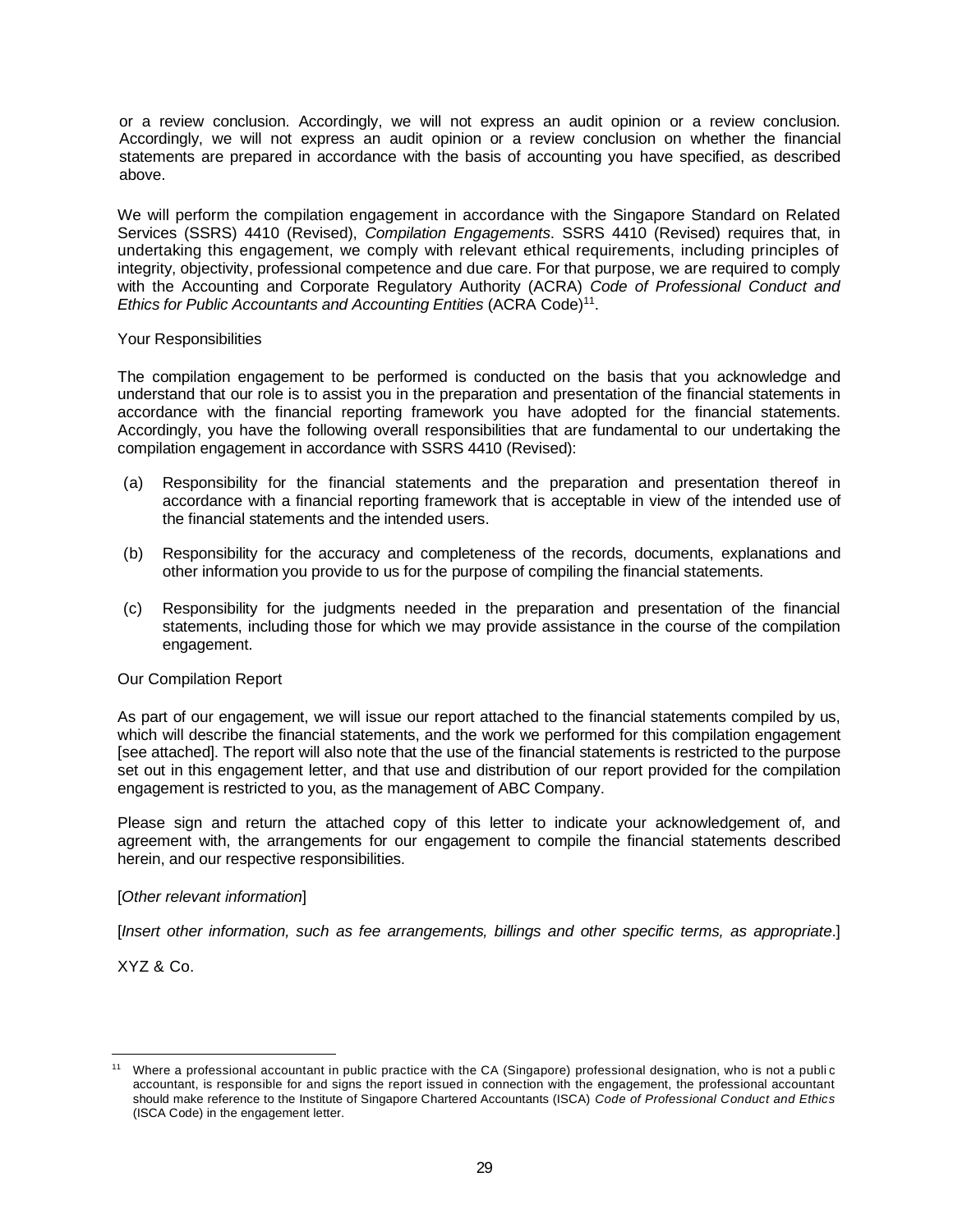Acknowledged and agreed on behalf of the management of ABC Company by

(signed)

....................... Name and Title Date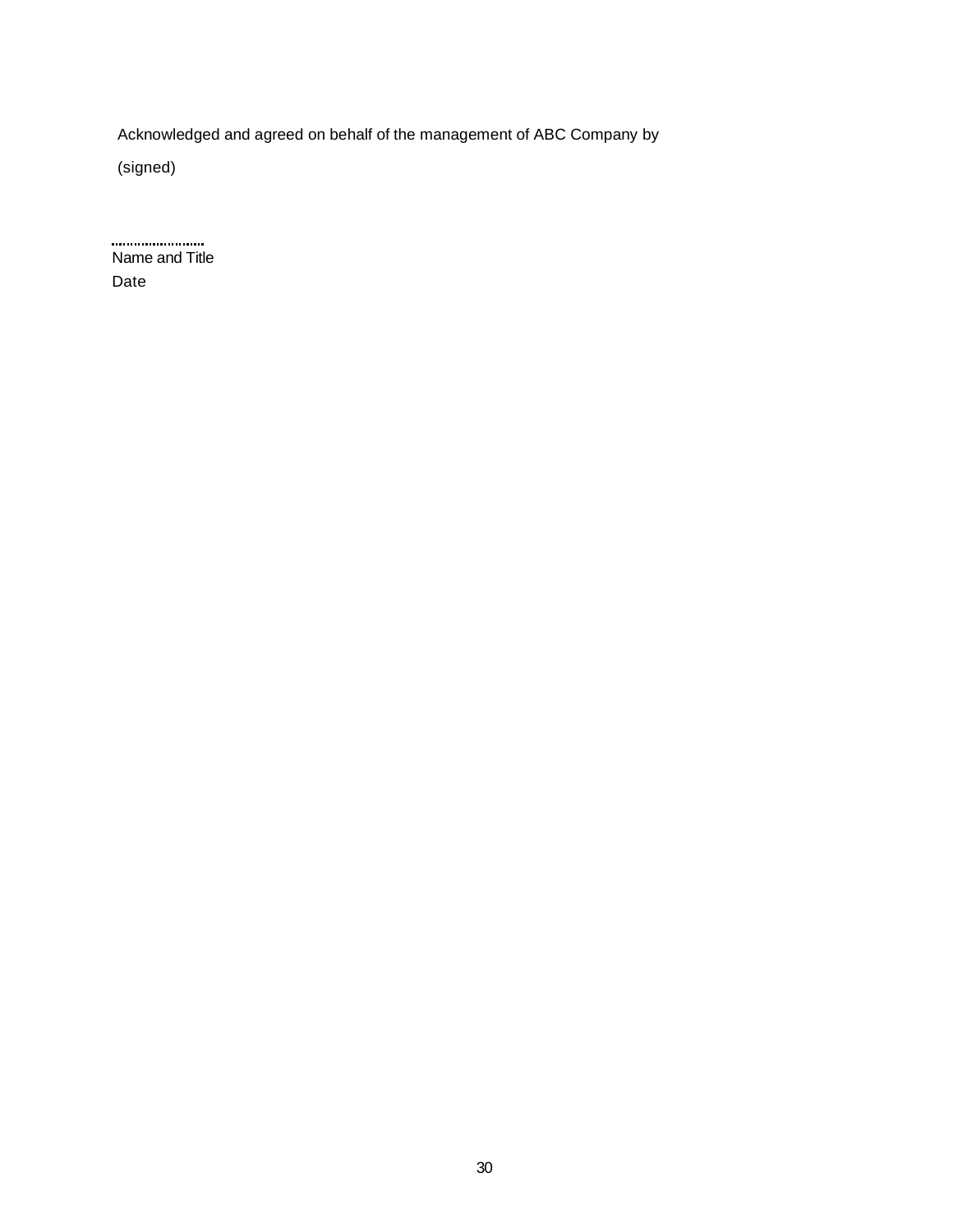# **Illustrative Practitioners' Compilation Reports**

#### **Compilation Engagement for General Purpose Financial Statements**

Illustration 1: Practitioner's report for an engagement to compile financial statements using a general purpose financial reporting framework.

#### **Compilation Engagement for General Purpose Financial Statements (Modified)**

Illustration 2: Practitioner's report for an engagement to compile financial statements using a modified general purpose financial reporting framework.

#### **Compilation Engagements for Financial Information Prepared for a Special Purpose where Use or Distribution of the Financial Information Is Restricted to the Intended Users**

- Illustration 3: Practitioner's report for an engagement to compile financial statements using the basis of accounting specified in a contract.
- Illustration 4: Practitioner's report for an engagement to compile financial statements using a basis of accounting selected by the management of an entity for financial information required for management's own purposes.
- Illustration 5: Practitioner's report for an engagement to compile financial information that is an element, account or item, being [*insert appropriate reference to information required for a regulatory compliance purpose*].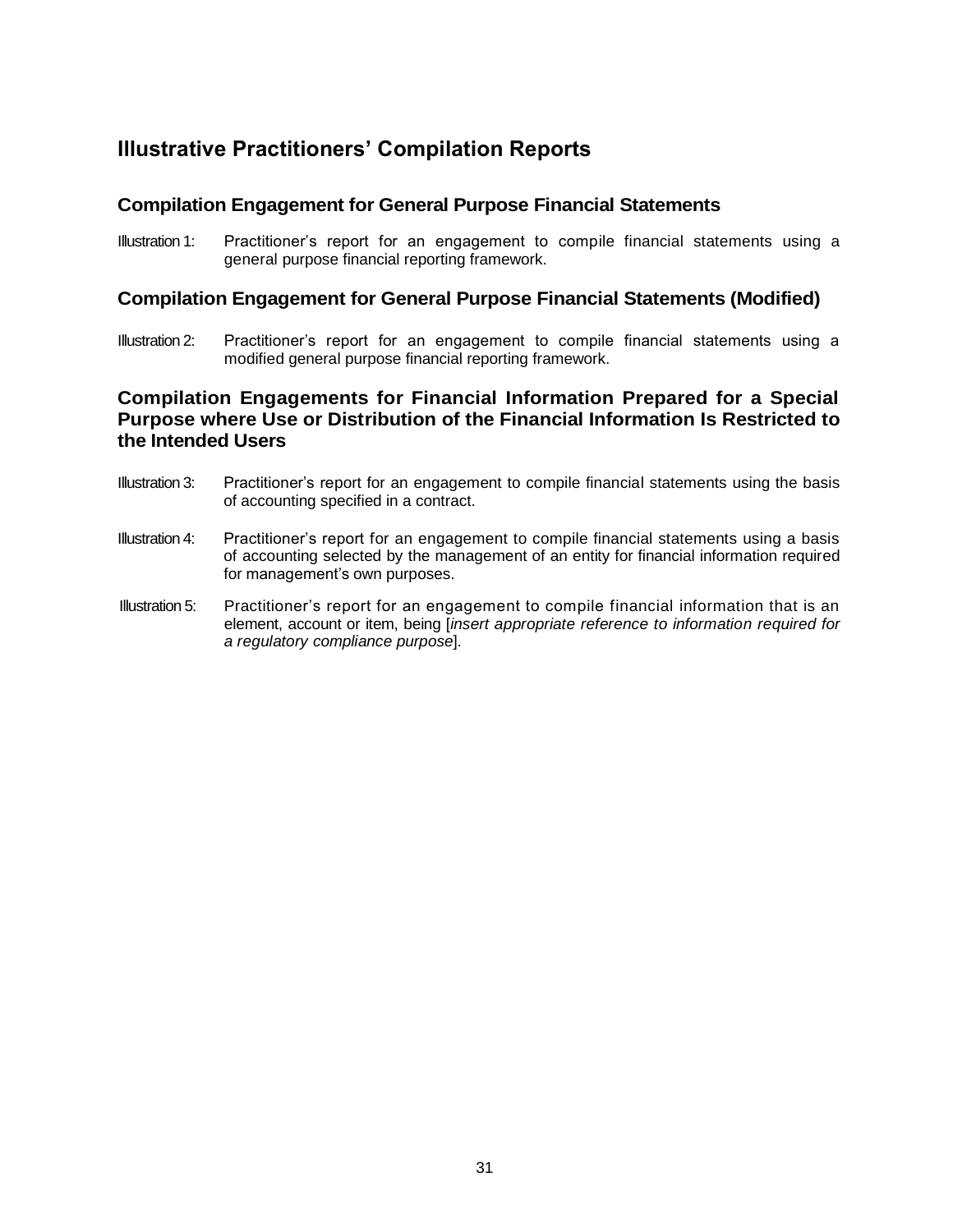**Illustration 1: Practitioner's report for an engagement to compile financial statements using a general purpose financial reporting framework**

**General purpose financial statements required under applicable law that specifies that the entity's financial statements are to be prepared applying Singapore Financial Reporting Standard for Small Entities (SFRS for Small Entities).**

PRACTITIONER'S COMPILATION REPORT

[To Management of ABC Company]

We have compiled the accompanying financial statements of ABC Company based on information you have provided. These financial statements comprise the statement of financial position of ABC Company as at December 31, 20X1, the statement of comprehensive income, statement of changes in equity and statement of cash flows for the year then ended, and a summary of significant accounting policies and other explanatory information.

We performed this compilation engagement in accordance with Singapore Standard on Related Services 4410 (Revised), *Compilation Engagements*.

We have applied our expertise in accounting and financial reporting to assist you in the preparation and presentation of these financial statements in accordance with Singapore Financial Reporting Standard for Small Entities (SFRS for Small Entities). We have complied with relevant ethical requirements, including principles of integrity, objectivity, professional competence and due care.

These financial statements and the accuracy and completeness of the information used to compile them are your responsibility.

Since a compilation engagement is not an assurance engagement, we are not required to verify the accuracy or completeness of the information you provided to us to compile these financial statements. Accordingly, we do not express an audit opinion or a review conclusion on whether these financial statements are prepared in accordance with SFRS for Small Entities.

(Firm) [Public Accountants and]<sup>12</sup> Chartered Accountants Singapore

\_\_\_\_\_\_\_\_\_\_\_\_\_\_\_\_\_\_\_\_\_\_ (Date)

<sup>12</sup> Where the report is signed by a professional accountant in public practice with the CA (Singapore) professional designation, who is not a public accountant, the signing convention shall be amended as appropriate by deleting the wordings "Public Accountants and".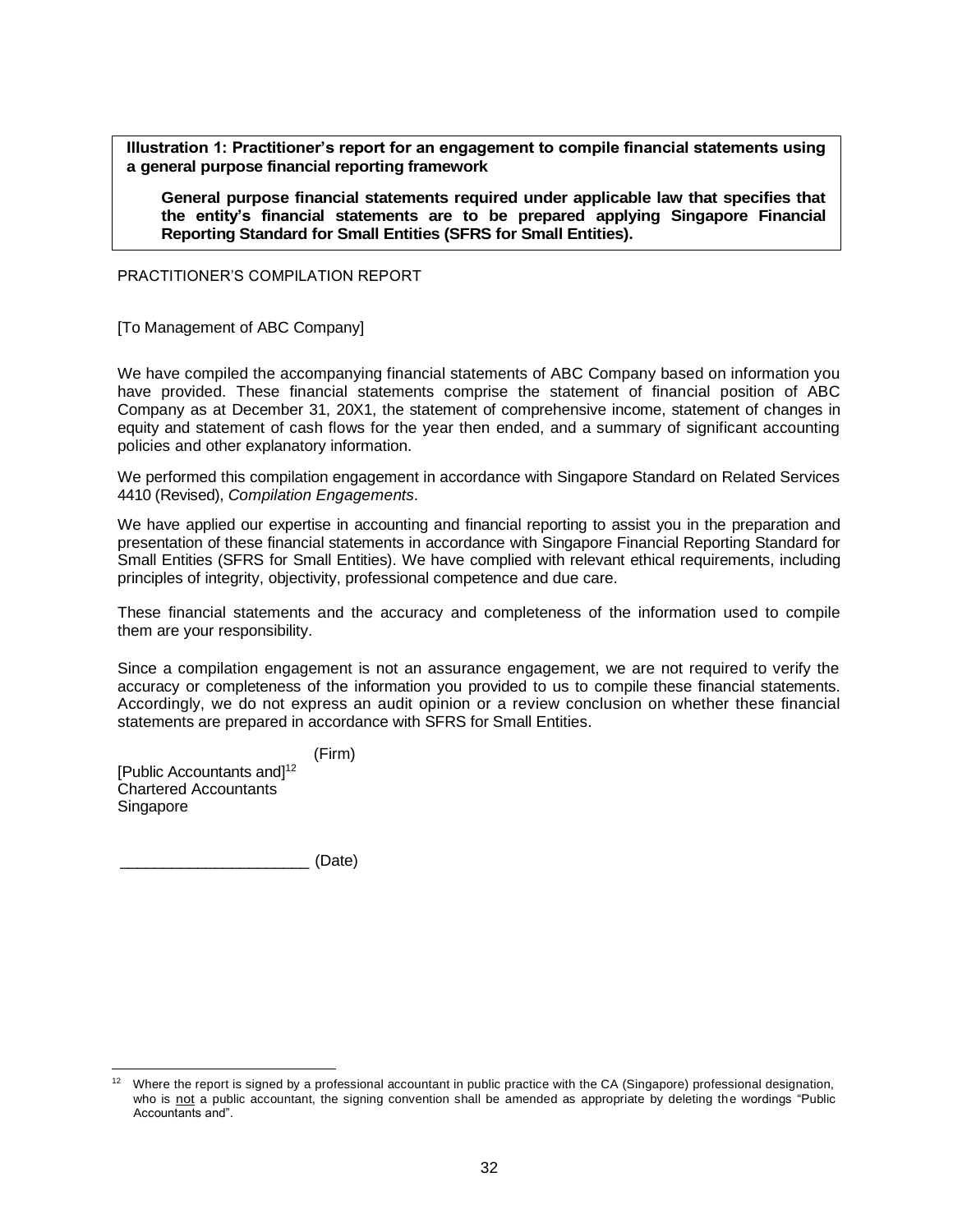**Illustration 2: Practitioner's report for an engagement to compile financial statements using a modified general purpose financial reporting framework.**

**Financial statements prepared using a general purpose financial reporting framework adopted by management on a modified basis.**

**The applicable financial reporting framework is Singapore Financial Reporting Standard for Small Entities (SFRS for Small Entities) excluding the treatment of property, which has been revalued rather than being carried at historical cost.**

.**Use or distribution of the financial statements is not restricted.**

PRACTITIONER'S COMPILATION REPORT

[To Management of ABC Company]

We have compiled the accompanying financial statements of ABC Company based on information you have provided. These financial statements comprise the statement of financial position of ABC Company as at December 31, 20X1, the statement of comprehensive income, statement of changes in equity and statement of cash flows for the year then ended, and a summary of significant accounting policies and other explanatory information.

We performed this compilation engagement in accordance with Singapore Standard on Related Services 4410 (Revised), *Compilation Engagements*.

We have applied our expertise in accounting and financial reporting to assist you in the preparation and presentation of these financial statements on the basis of accounting described in Note X to the financial statements. We have complied with relevant ethical requirements, including principles of integrity, objectivity, professional competence and due care.

These financial statements and the accuracy and completeness of the information used to compile them are your responsibility.

Since a compilation engagement is not an assurance engagement, we are not required to verify the accuracy or completeness of the information you provided to us to compile these financial statements. Accordingly, we do not express an audit opinion or a review conclusion on whether these financial statements are prepared in accordance with the basis of accounting described in Note X.

As stated in Note X, the financial statements are prepared and presented in accordance with Singapore Financial Reporting Standard for Small Entities (SFRS for Small Entities), excluding property which is revalued in the financial statements rather than being carried at historical cost. The financial statements are prepared for the purpose described in Note Y to the financial statements. Accordingly, these financial statements may not be suitable for other purposes.

(Firm) [Public Accountants and]<sup>13</sup> Chartered Accountants Singapore

\_\_\_\_\_\_\_\_\_\_\_\_\_\_\_\_\_\_\_\_\_\_(Date)

<sup>13</sup> Where the report is signed by a professional accountant in public practice with the CA (Singapore) professional designation, who is not a public accountant, the signing convention shall be amended as appropriate by deleting the wordings "Public Accountants and"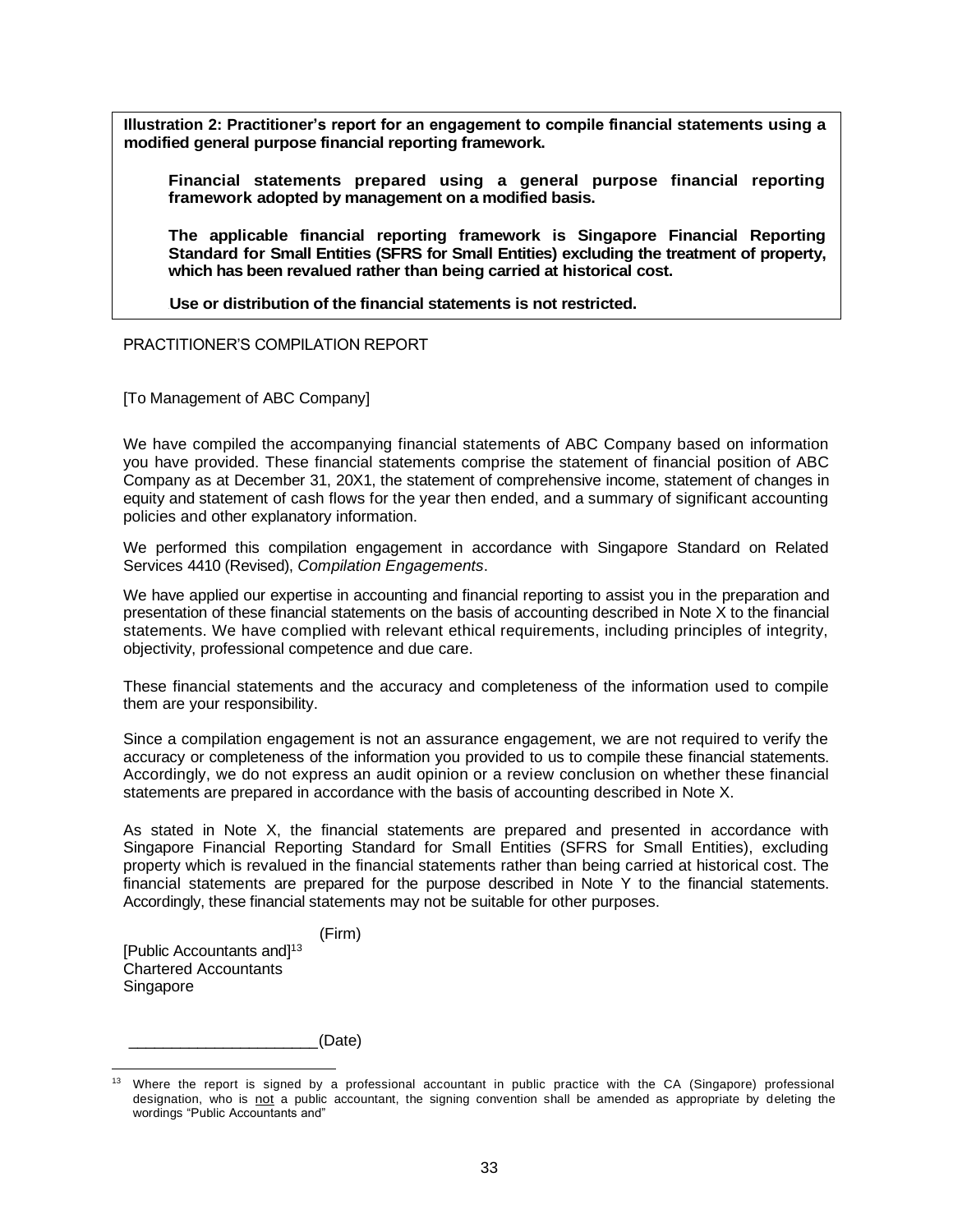**Illustration 3: Practitioner's report for an engagement to compile financial statements using the basis of accounting specified in a contract.**

- **Financial statements prepared to comply with the provisions of a contract, applying the basis of accounting specified in the contract.**
- **The practitioner is engaged by a party other than management or those charged with governance of the entity.**
- **The financial statements are intended for use only by the parties specified in the contract.**
- **Distribution and use of the practitioner's report is restricted to the intended users of the financial statements specified in the contract.**

PRACTITIONER'S COMPILATION REPORT

[To the Engaging Party<sup>14</sup>]

We have compiled the accompanying financial statements of ABC Company ("the Company") based on information provided by the management of the Company ("management"). These financial statements comprise *[name all the elements of the financial statements prepared under the basis of accounting specified in the Contract and the period/date to which they relate*].

We performed this compilation engagement in accordance with Singapore Standard on Related Services 4410 (Revised), *Compilation Engagements*.

We have applied our expertise in accounting and financial reporting to assist management in the preparation and presentation of these financial statements on the basis of accounting described in Note X to the financial statements. We have complied with relevant ethical requirements, including principles of integrity, objectivity, professional competence and due care.

These financial statements and the accuracy and completeness of the information used to compile them are management's responsibility.

Since a compilation engagement is not an assurance engagement, we are not required to verify the accuracy or completeness of the information provided to us by management to compile these financial statements. Accordingly, we do not express an audit opinion or a review conclusion on whether these financial statements are prepared in accordance with the basis of accounting described in Note X.

As stated in Note X, the financial statements are prepared and presented on the basis described in Clause Z of the provisions of the Company's contract with XYZ Limited dated *[insert date of the relevant contract/agreement*] ("the Contract"), and for the purpose described in Note Y to the financial statements. Accordingly, these financial statements are intended for use only by the parties specified in the Contract, and may not be suitable for other purposes.

Our compilation report is intended solely for the parties specified in the Contract, and should not be distributed to other parties.

<sup>&</sup>lt;sup>14</sup> Alternatively, the appropriate addressee specified in the relevant contract.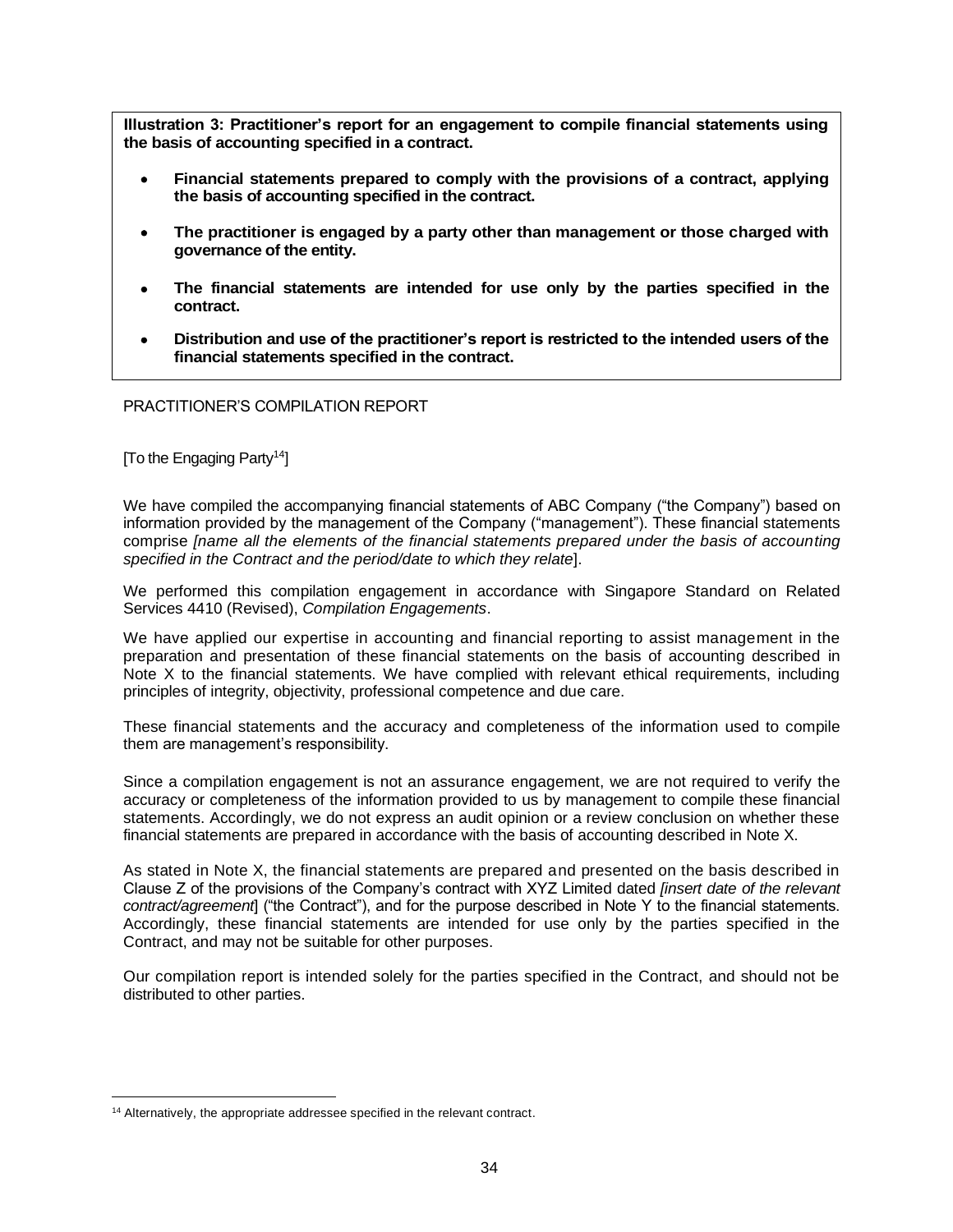(Firm) [Public Accountants and]<sup>15</sup> Chartered Accountants Singapore

\_\_\_\_\_\_\_\_\_\_\_\_\_\_\_\_\_\_\_\_\_ (Date)

<sup>&</sup>lt;sup>15</sup> Where the report is signed by a professional accountant in public practice with the CA (Singapore) professional designation, who is not a public accountant, the signing convention shall be amended as appropriate by deleting the wordings "Public Accountants and".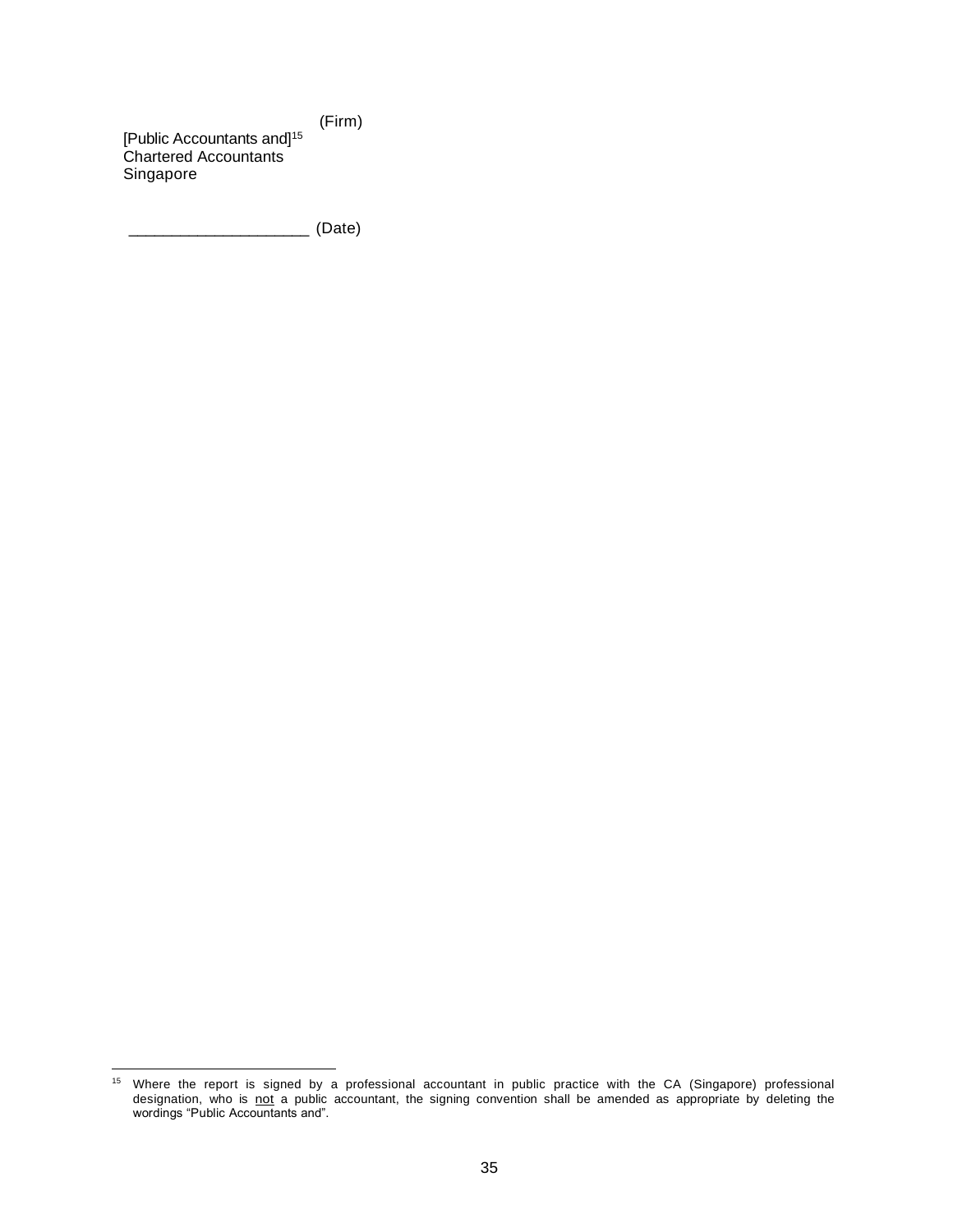**Illustration 4: Practitioner's report for an engagement to compile financial statements using a basis of accounting selected by management of an entity for financial information required for management's own purposes.**

- **Financial statements prepared using a special purpose financial reporting framework, intended for use only by the management of a company for management's own purposes.**
- **The financial statements incorporate certain accruals, and comprise only a balance sheet, an income statement, and a single note that refers to the basis of accounting used for the financial statements.**
- **The financial statements are intended for use only by management.**
- **Distribution and use of the practitioner's report is restricted to management.**

PRACTITIONER'S COMPILATION REPORT

[To Management of ABC Company]

We have compiled the accompanying financial statements of ABC Company based on information you have provided. These financial statements comprise the balance sheet of ABC Company as at December 31, 20X1 and an income statement for the year then ended.

We performed this compilation engagement in accordance with Singapore Standard on Related Services 4410 (Revised), *Compilation Engagements*.

We have applied our expertise in accounting and financial reporting to assist you in the preparation and presentation of these financial statements on the basis of accounting described in Note X to the financial statements. We have complied with relevant ethical requirements, including principles of integrity, objectivity, professional competence and due care.

These financial statements and the accuracy and completeness of the information used to compile them are your responsibility.

Since a compilation engagement is not an assurance engagement, we are not required to verify the accuracy or completeness of the information you provided to us to compile these financial statements. Accordingly, we do not express an audit opinion or a review conclusion on whether these financial statements are prepared in accordance with the basis of accounting described in Note X.

Note X states the basis on which these financial statements are prepared, and their purpose is described in Note Y. Accordingly, these financial statements are for your use only, and may not be suitable for other purposes.

Our compilation report is intended solely for your use in your capacity as management of ABC Company, and should not be distributed to other parties.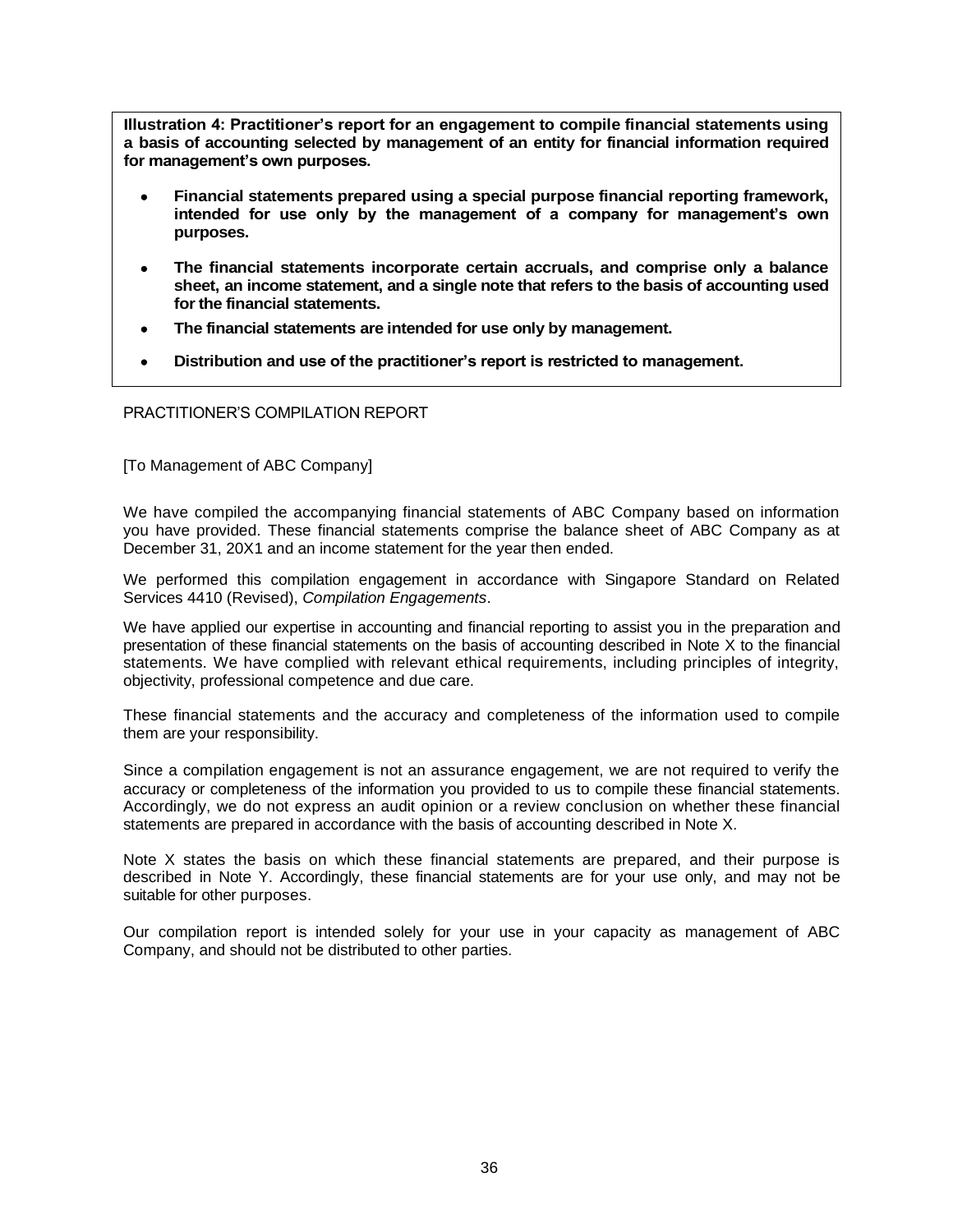(Firm) [Public Accountants and]<sup>16</sup> Chartered Accountants Singapore

\_\_\_\_\_\_\_\_\_\_\_\_\_\_\_\_\_\_\_\_\_ (Date)

<sup>&</sup>lt;sup>16</sup> Where the report is signed by a professional accountant in public practice with the CA (Singapore) professional designation, who is not a public accountant, the signing convention shall be amended as appropriate by deleting the wordings "Public Accountants and".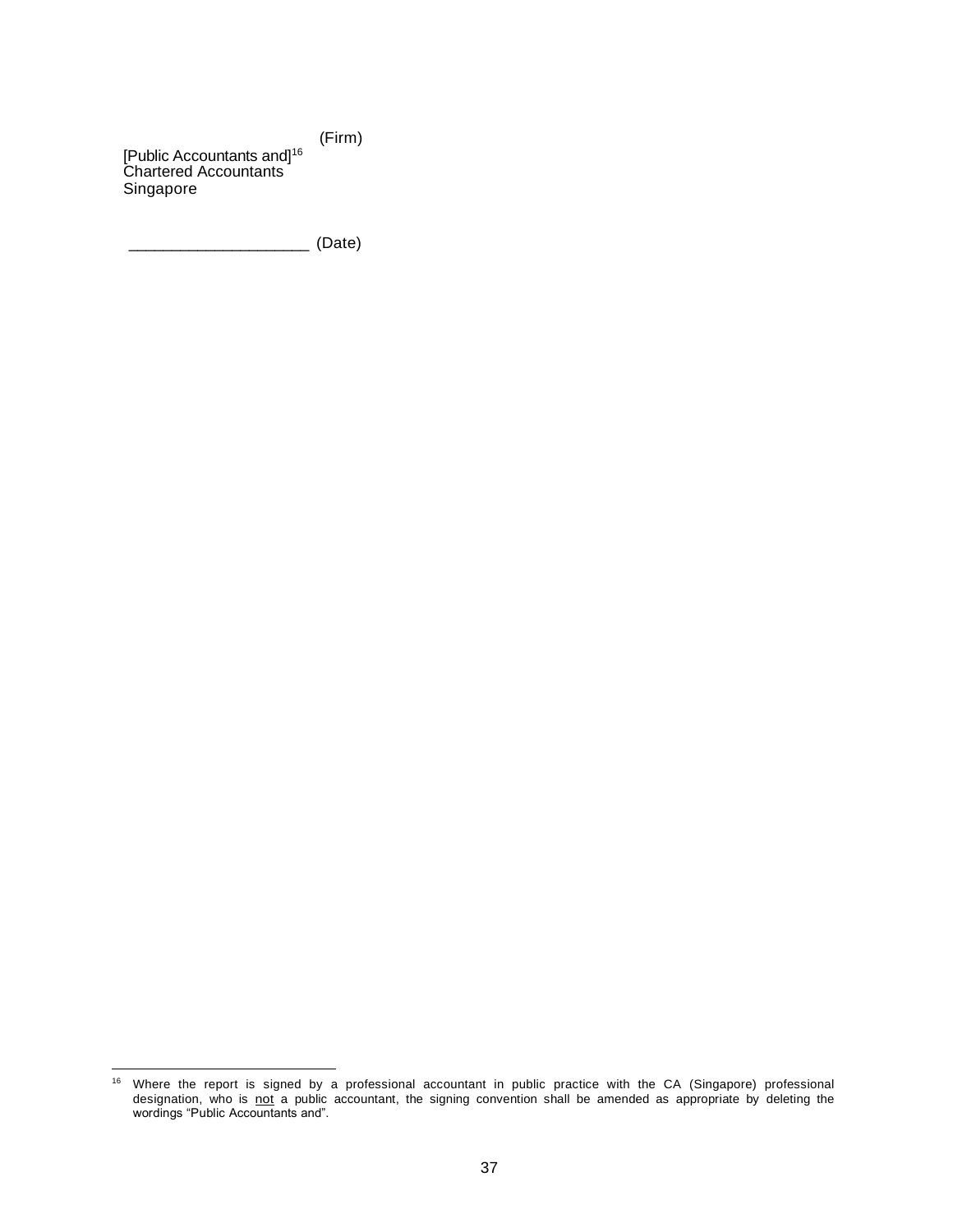**Illustration 5: Practitioner's report for an engagement to compile financial information that is an element, account or item, being [***insert appropriate reference to information required for a regulatory compliance purpose***].**

.**Financial information prepared for a special purpose, i.e., to comply with financial reporting requirements established by a regulator, in accordance with provisions established by the regulator prescribing the form and content of the financial information.**

.**The applicable financial reporting framework is a compliance framework.**

**The financial information is intended to meet the needs of particular users, and use of the financial information is restricted to those users.**

**Distribution of the practitioner's report is restricted to the intended users.**

PRACTITIONER'S COMPILATION REPORT

[To the Management of ABC Company<sup>17</sup>]

We have compiled the accompanying schedule of [*identify the compiled financial information*] of ABC Company as at December 31, 20X1 ("the Schedule") based on information you have provided.

We performed this compilation engagement in accordance with Singapore Standard on Related Services 4410 (Revised), *Compilation Engagements*.

We have applied our expertise in accounting and financial reporting to assist you in the preparation and presentation of the Schedule as prescribed by [*insert name of or reference to the relevant regulation*]. We have complied with relevant ethical requirements, including principles of integrity, objectivity, professional competence and due care.

This Schedule and the accuracy and completeness of the information used to compile it are your responsibility.

Since a compilation engagement is not an assurance engagement, we are not required to verify the accuracy or completeness of the information you provided to us to compile the Schedule. Accordingly, we do not express an audit opinion or a review conclusion on whether the Schedule is prepared in accordance with [*insert name of or reference to applicable financial reporting framework as specified in the relevant regulation*].

As stated in Note X, the Schedule is prepared and presented on the basis prescribed by [*insert name of or reference to the applicable financial reporting framework as specified in the relevant regulation*], for the purpose of ABC Company's compliance with [insert name of or reference to the relevant regulation] Accordingly, the Schedule is for use only in connection with that purpose and may not be suitable for any other purpose.

Our compilation report is intended solely for the use of ABC Company and Regulator F, and should not be distributed to parties other than ABC Company or Regulator F.

<sup>&</sup>lt;sup>17</sup> Alternatively, the appropriate addressee specified in the applicable financial reporting requirements